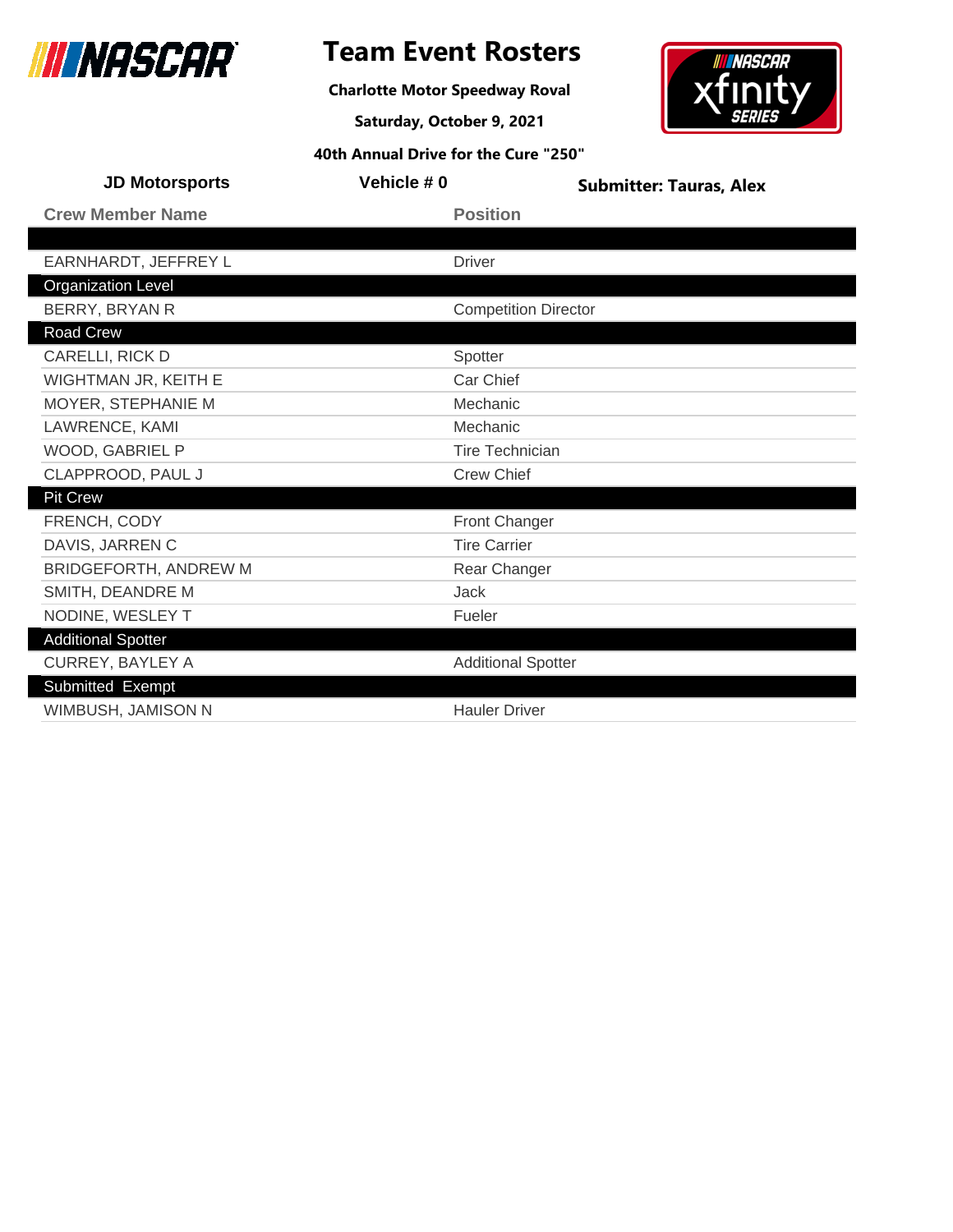

**Charlotte Motor Speedway Roval**

**Saturday, October 9, 2021**



| <b>Our Motorsports</b>    | Vehicle #02               | <b>Submitter: Gall, Donna</b> |  |
|---------------------------|---------------------------|-------------------------------|--|
| <b>Crew Member Name</b>   | <b>Position</b>           |                               |  |
|                           |                           |                               |  |
| MOFFITT, BRETT B          | <b>Driver</b>             |                               |  |
| <b>Organization Level</b> |                           |                               |  |
| GALL, DONNA J             | <b>Team Manager</b>       |                               |  |
| <b>Road Crew</b>          |                           |                               |  |
| BENESCH, BRANDON J        | Spotter                   |                               |  |
| <b>SCANLON, TUCKER J</b>  | Car Chief                 |                               |  |
| KINCHELOE, BRYAN M        | <b>Tire Technician</b>    |                               |  |
| MILLER, JORDAN M          | <b>Interior Mechanic</b>  |                               |  |
| <b>BEASON, DREW M</b>     | Mechanic                  |                               |  |
| TRYSON, PATRICK J         | <b>Crew Chief</b>         |                               |  |
| <b>Pit Crew</b>           |                           |                               |  |
| LINKER, BRANDON K         | Front Changer             |                               |  |
| YOUKER, DEVEN J           | Rear Changer              |                               |  |
| MORGAN, DREW P            | <b>Tire Carrier</b>       |                               |  |
| DIRKS, CALEB              | Jack                      |                               |  |
| WHITE, CORY D             | Fueler                    |                               |  |
| <b>Additional Spotter</b> |                           |                               |  |
| DANZ, BRUCE A             | <b>Additional Spotter</b> |                               |  |
| Submitted Exempt          |                           |                               |  |
| MIGLIORE, JOSEPH G        | <b>Hauler Driver</b>      |                               |  |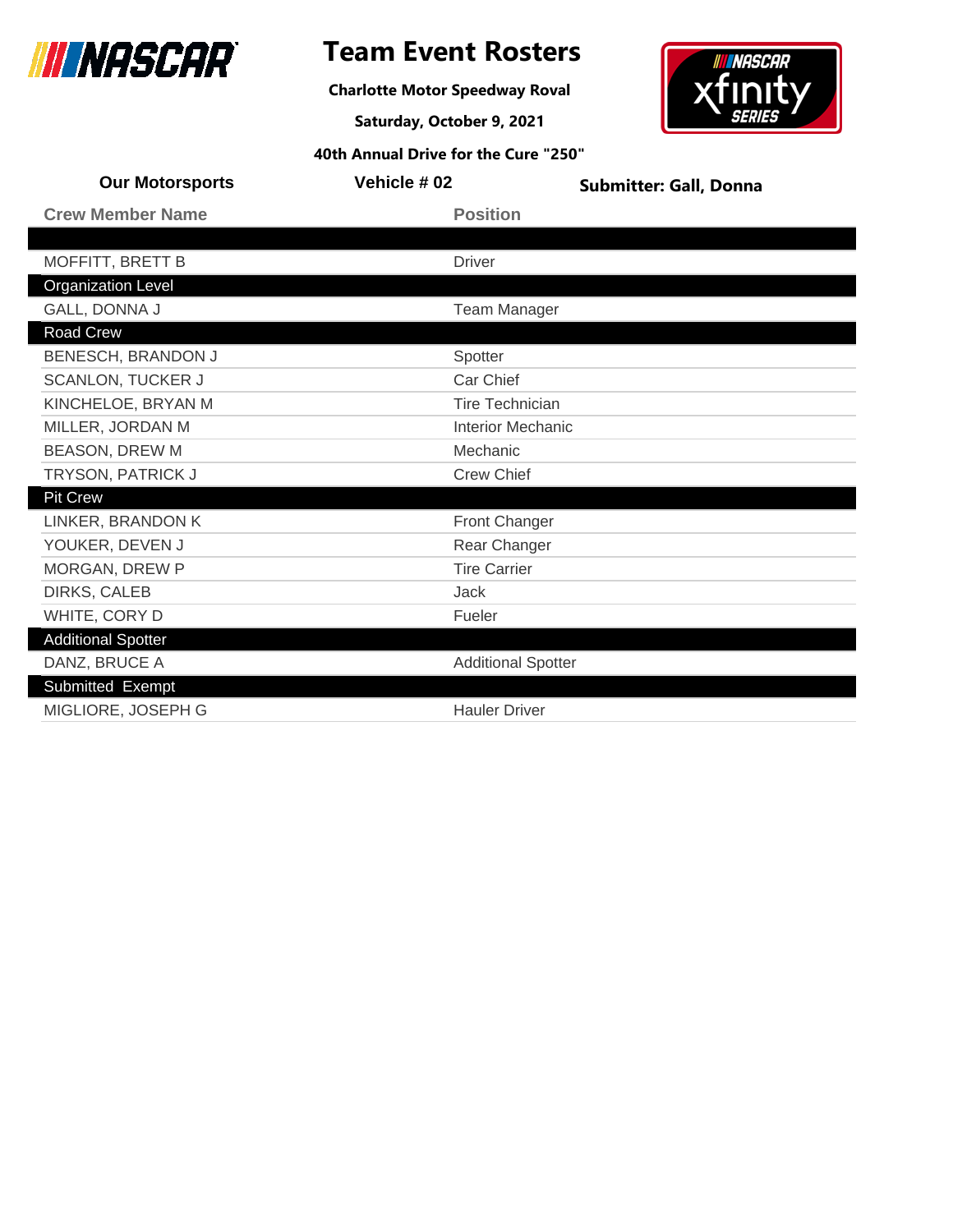

**Charlotte Motor Speedway Roval**

**Saturday, October 9, 2021**



| <b>SS Green Light Racing</b> | Vehicle #07            | <b>Submitter: Howe, Sheryl</b> |
|------------------------------|------------------------|--------------------------------|
| <b>Crew Member Name</b>      | <b>Position</b>        |                                |
|                              |                        |                                |
| <b>BILICKI, JOSH M</b>       | <b>Driver</b>          |                                |
| Road Crew                    |                        |                                |
| EDWARDS JR, JAMES A          | Spotter                |                                |
| FREEMAN, MARK A              | Mechanic               |                                |
| FREEMAN, ROBBIE R            | Mechanic               |                                |
| EBERSOLE, RUSTY B            | Car Chief              |                                |
| ARMES, ERIC                  | <b>Tire Technician</b> |                                |
| MILLER, JASON W              | <b>Crew Chief</b>      |                                |
| <b>Pit Crew</b>              |                        |                                |
| KURINYJ, MATTHEW A           | <b>Front Changer</b>   |                                |
| SCHLOTTERBACK, SKYLER B      | Rear Changer           |                                |
| HAWKINS, SHAWN M             | <b>Tire Carrier</b>    |                                |
| <b>BUDD, JACOB</b>           | Jack                   |                                |
| FREEMAN, ROBBIE R            | Fueler                 |                                |
| Submitted Exempt             |                        |                                |
| UTTER, RON L                 | <b>Hauler Driver</b>   |                                |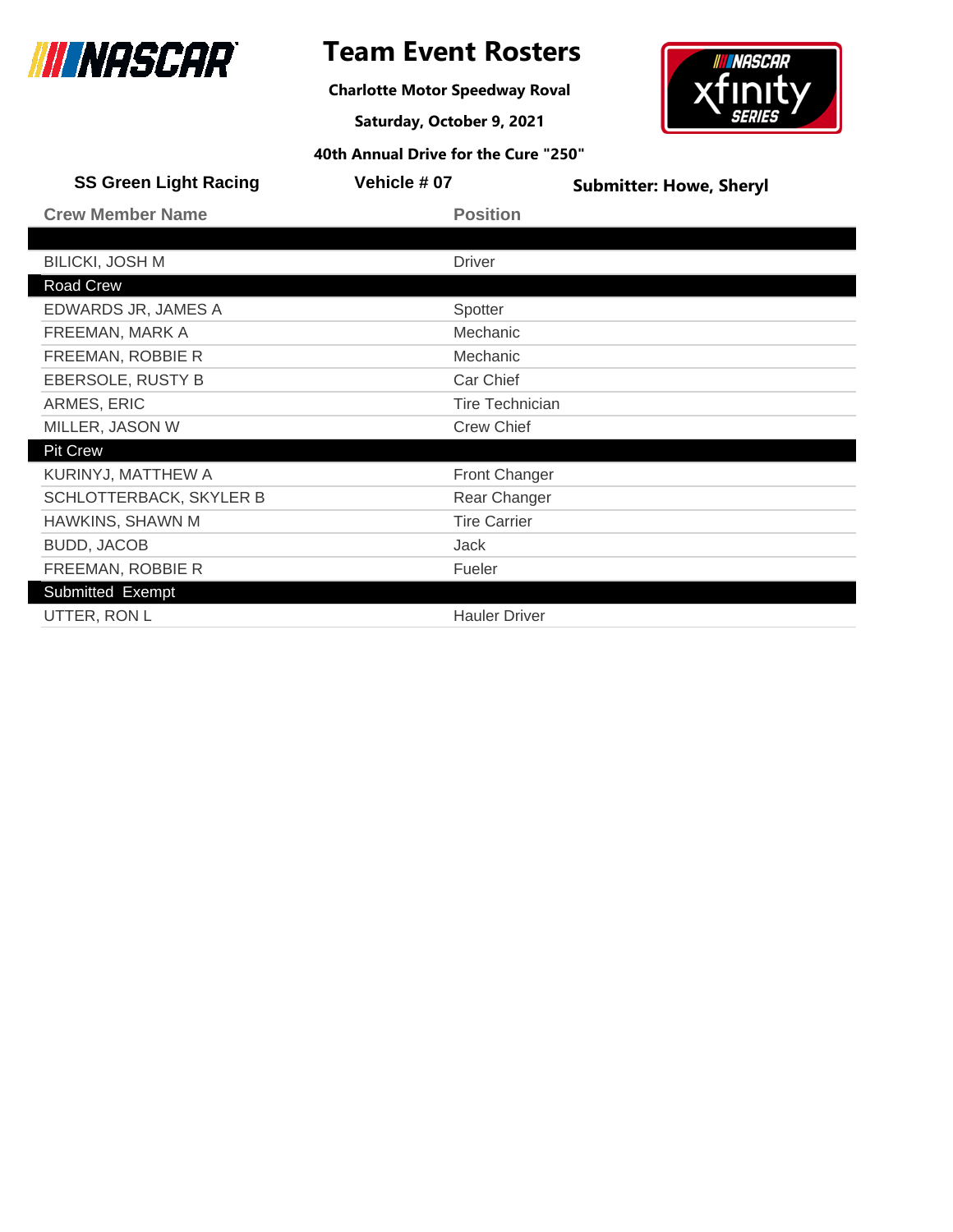

**Charlotte Motor Speedway Roval**

**Saturday, October 9, 2021**



| <b>JR Motorsports</b>     | Vehicle #1                  | <b>Submitter: Steffen, Steven</b> |
|---------------------------|-----------------------------|-----------------------------------|
| <b>Crew Member Name</b>   | <b>Position</b>             |                                   |
|                           |                             |                                   |
| BERRY, JOSH W             | <b>Driver</b>               |                                   |
| <b>Organization Level</b> |                             |                                   |
| PEMBERTON, RYAN P         | <b>Competition Director</b> |                                   |
| <b>Road Crew</b>          |                             |                                   |
| JARRETT, JASON A          | Spotter                     |                                   |
| WALTER, KEVIN A           | Engineer                    |                                   |
| LONG, ERIC G              | Engineer                    |                                   |
| HARTINGS, WILL E          | Mechanic                    |                                   |
| SNYDER, RICHIE R          | Mechanic                    |                                   |
| <b>BUMGARNER, MIKE L</b>  | Crew Chief                  |                                   |
| <b>Pit Crew</b>           |                             |                                   |
| DICKEY, AUSTIN            | Front Changer               |                                   |
| PATTON, RYAN              | <b>Tire Carrier</b>         |                                   |
| ROBERTS, JOHNNY L         | Rear Changer                |                                   |
| <b>BISHOP, SPENCER</b>    | <b>Jack</b>                 |                                   |
| LEHMAN, MATTHEW           | Fueler                      |                                   |
| Back-up Pit Crew          |                             |                                   |
| HALL, JAFAR D             | <b>Front Changer</b>        |                                   |
| HOLMAN, ALLEN E           | <b>Tire Carrier</b>         |                                   |
| <b>BACKUS, DAWSON I</b>   | Rear Changer                |                                   |
| RIDDLE, JAMES             | <b>Jack</b>                 |                                   |
| TILLEY, DAVID S           | Fueler                      |                                   |
| <b>Additional Spotter</b> |                             |                                   |
| DAVIS, JON W              | <b>Additional Spotter</b>   |                                   |
| Submitted Exempt          |                             |                                   |
| MILES SR, JEFF C          | <b>Hauler Driver</b>        |                                   |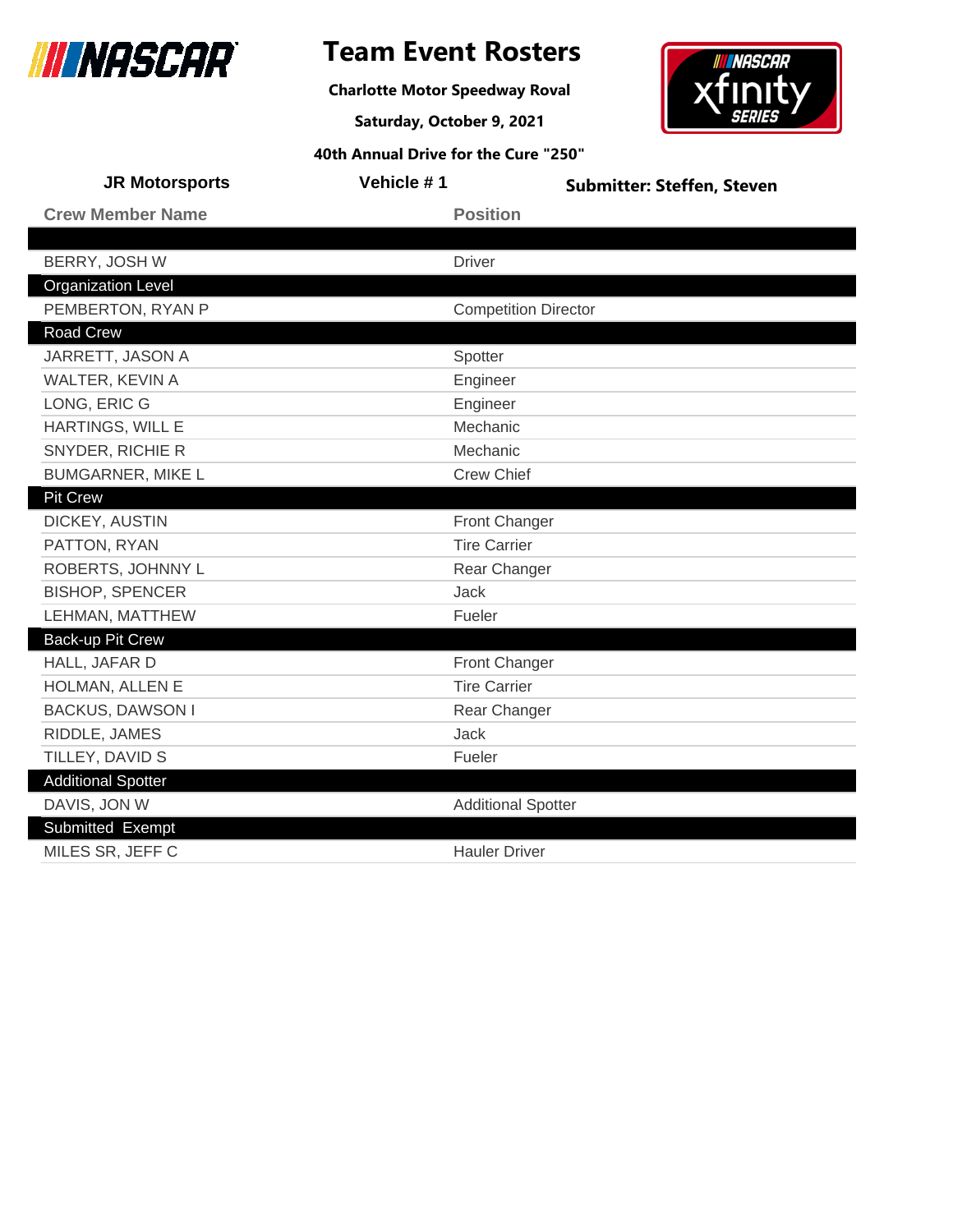

**Charlotte Motor Speedway Roval**

**Saturday, October 9, 2021**



| <b>Kaulig Racing</b>      | Vehicle #10          | <b>Submitter: Lanier, Tonya</b> |
|---------------------------|----------------------|---------------------------------|
| <b>Crew Member Name</b>   | <b>Position</b>      |                                 |
|                           |                      |                                 |
| <b>BURTON, JEB E</b>      | <b>Driver</b>        |                                 |
| <b>Organization Level</b> |                      |                                 |
| RICE, CHRIS A             | Other -              |                                 |
| Road Crew                 |                      |                                 |
| DOUCETTE, GEOFF P         | Spotter              |                                 |
| COLWELL, DONALD G         | Car Chief            |                                 |
| MARLOTT, JON W            | Mechanic             |                                 |
| <b>HUTT, PATRICK R</b>    | Mechanic             |                                 |
| BARNES JR, LANNY D        | Tuner                |                                 |
| <b>SCHLICKER, BRUCE M</b> | <b>Crew Chief</b>    |                                 |
| <b>Pit Crew</b>           |                      |                                 |
| ROBERTS, MICHAEL C        | <b>Front Changer</b> |                                 |
| SIMMONS, MATTHEW J        | <b>Tire Carrier</b>  |                                 |
| <b>WILSON, SHANE R</b>    | Jack                 |                                 |
| POZEGA, KEN               | Rear Changer         |                                 |
| DAVENPORT, BROOK N        | Fueler               |                                 |
| Submitted Exempt          |                      |                                 |
| MELTON, MICHAEL C         | <b>Hauler Driver</b> |                                 |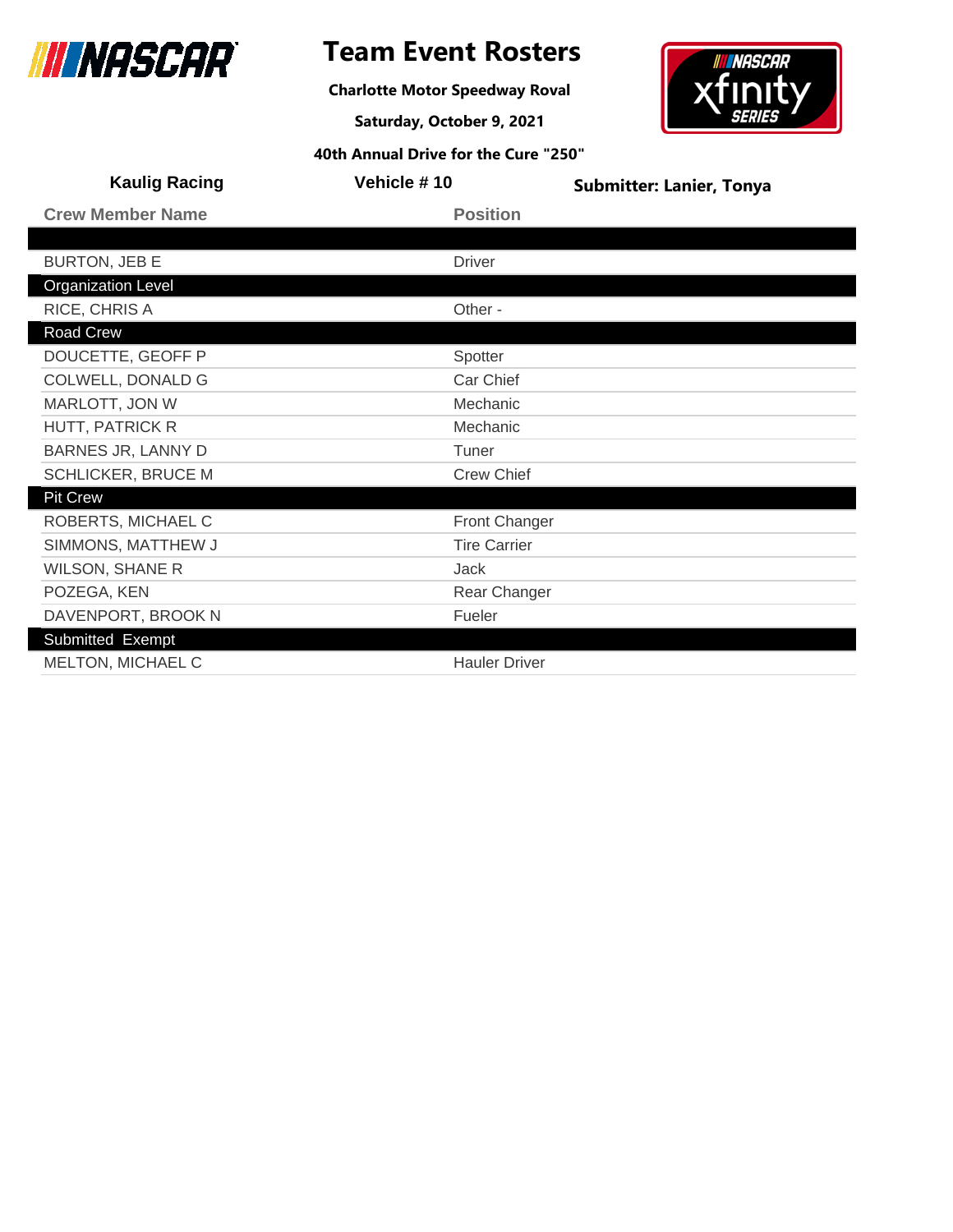

### **Team Event Rosters**

**Charlotte Motor Speedway Roval**

**Saturday, October 9, 2021**



| <b>JD Motorsports</b>     | Vehicle #104                | <b>Submitter: Tauras, Alex</b> |
|---------------------------|-----------------------------|--------------------------------|
| <b>Crew Member Name</b>   | <b>Position</b>             |                                |
|                           |                             |                                |
| CASSILL, LANDON D         | <b>Driver</b>               |                                |
| <b>Organization Level</b> |                             |                                |
| BERRY, BRYAN R            | <b>Competition Director</b> |                                |
| Road Crew                 |                             |                                |
| GARNER, LLOYD W           | Spotter                     |                                |
| LOUCHART, KYLE D          | Car Chief                   |                                |
| <b>BAPTISTA, DANNY J</b>  | Mechanic                    |                                |
| MILLER, JAMIE T           | Mechanic                    |                                |
| GALGON, TREY J            | <b>Tire Technician</b>      |                                |
| MACHEK, TOMMY A           | <b>Crew Chief</b>           |                                |
| Pit Crew                  |                             |                                |
| HALL, JAFAR D             | Front Changer               |                                |
| HOLMAN, ALLEN E           | <b>Tire Carrier</b>         |                                |
| <b>BACKUS, DAWSON I</b>   | Rear Changer                |                                |
| RIDDLE, JAMES             | Jack                        |                                |
| TILLEY, DAVID S           | Fueler                      |                                |
| <b>Additional Spotter</b> |                             |                                |
| SIBILLE, LEIGHTON B       | <b>Additional Spotter</b>   |                                |
| Submitted Exempt          |                             |                                |
| WOODS, ERIC               | <b>Hauler Driver</b>        |                                |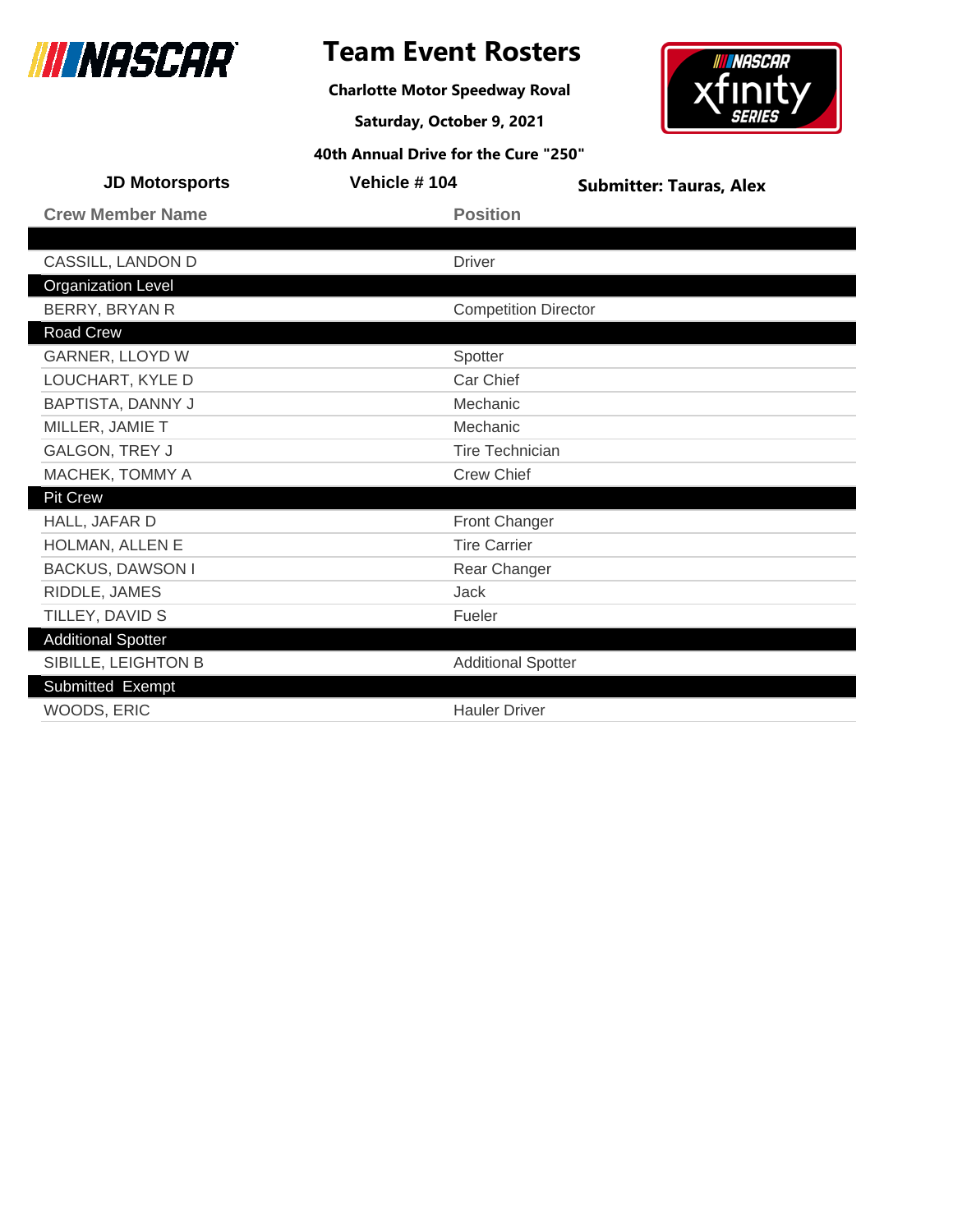

**Charlotte Motor Speedway Roval**

**Saturday, October 9, 2021**



| <b>BJ McLeod Motorsports</b> | Vehicle #105           | <b>Submitter: Smith-Mcleod, Jessica</b> |
|------------------------------|------------------------|-----------------------------------------|
| <b>Crew Member Name</b>      | <b>Position</b>        |                                         |
|                              |                        |                                         |
| MILLS, MATT R                | <b>Driver</b>          |                                         |
| Road Crew                    |                        |                                         |
| CAMPBELL, JOE A              | Spotter                |                                         |
| ZIVICH, AUSTIN J             | Car Chief              |                                         |
| GALL, DAVID W                | Mechanic               |                                         |
| <b>GUERRERO, CHRISTIAN A</b> | Shock Technician       |                                         |
| <b>SCOTT, LAURYN L</b>       | <b>Tire Technician</b> |                                         |
| INGRAM JR, DAVID D           | <b>Crew Chief</b>      |                                         |
| <b>Pit Crew</b>              |                        |                                         |
| LANE, CODY L                 | <b>Front Changer</b>   |                                         |
| <b>SCOTT, LAURYN L</b>       | Rear Changer           |                                         |
| MCARTHUR, CLATE C            | <b>Tire Carrier</b>    |                                         |
| DULA, JONATHAN L             | Jack                   |                                         |
| VANDALL, AUSTIN              | Fueler                 |                                         |
| Submitted Exempt             |                        |                                         |
| ALDRIDGE, CURTIS C           | <b>Hauler Driver</b>   |                                         |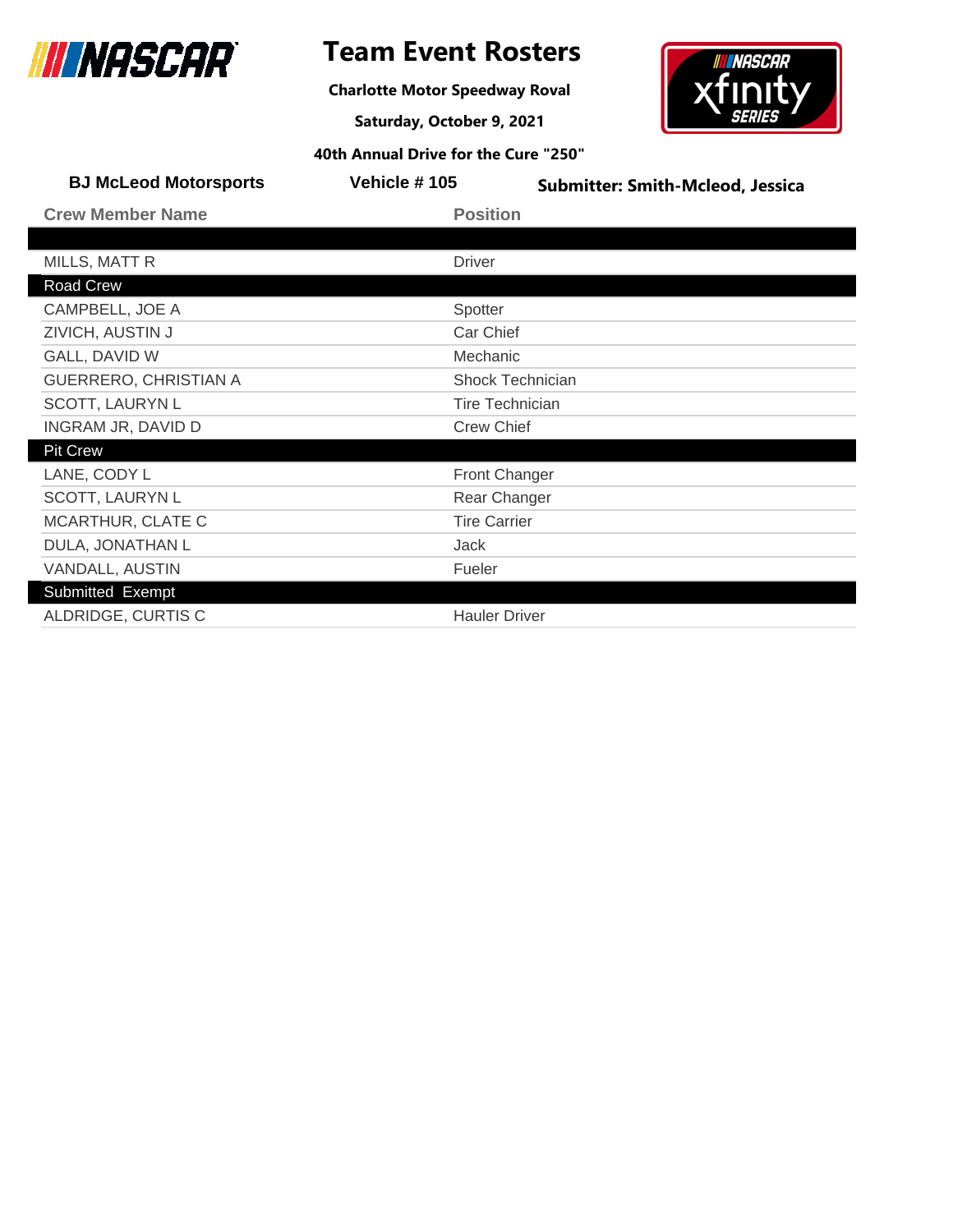

**Charlotte Motor Speedway Roval**

**Saturday, October 9, 2021**



| <b>JD Motorsports</b>     | Vehicle #106                | <b>Submitter: Tauras, Alex</b> |
|---------------------------|-----------------------------|--------------------------------|
| <b>Crew Member Name</b>   | <b>Position</b>             |                                |
|                           |                             |                                |
| VARGAS, RYAN J            | <b>Driver</b>               |                                |
| <b>Organization Level</b> |                             |                                |
| BERRY, BRYAN R            | <b>Competition Director</b> |                                |
| Road Crew                 |                             |                                |
| <b>VIERS, RICKY V</b>     | Spotter                     |                                |
| BIRD, ALEX E              | Car Chief                   |                                |
| DEPREY, DAVID J           | Mechanic                    |                                |
| SALMON, MATTHEW D         | Mechanic                    |                                |
| PETERS, TIMOTHY J         | <b>Tire Technician</b>      |                                |
| KALLENBACH, KASE C        | <b>Crew Chief</b>           |                                |
| <b>Pit Crew</b>           |                             |                                |
| <b>GEITER, JEREMY A</b>   | <b>Front Changer</b>        |                                |
| LAMIN, ALPHA              | Jack                        |                                |
| REVELS, RAYNARD O         | <b>Tire Carrier</b>         |                                |
| JONES, ERIC T             | Rear Changer                |                                |
| SALMON, MATTHEW D         | Fueler                      |                                |
| <b>Additional Spotter</b> |                             |                                |
| HERMAN JR, MIKE D         | <b>Additional Spotter</b>   |                                |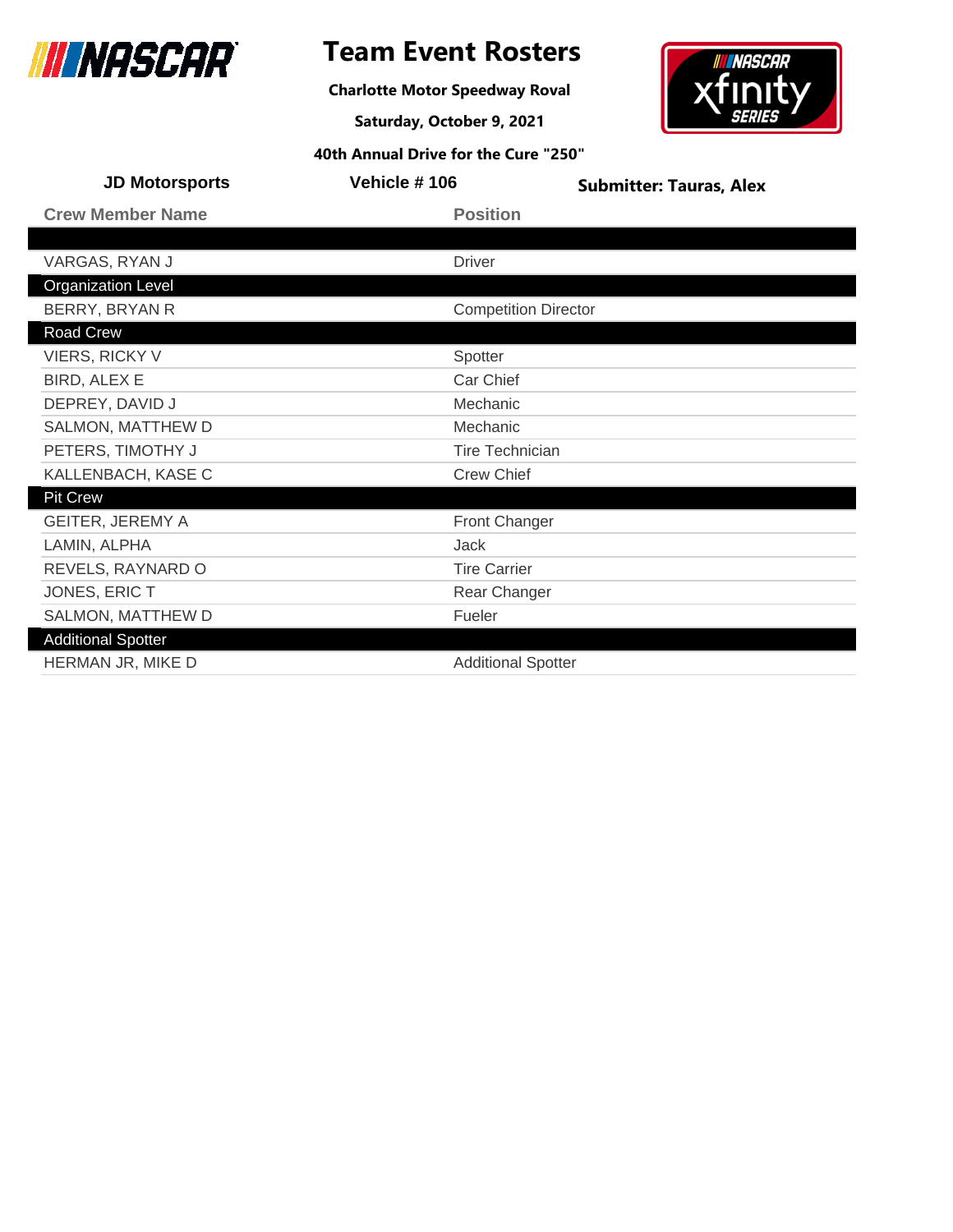

### **Team Event Rosters**

**Charlotte Motor Speedway Roval**

**Saturday, October 9, 2021**

# xfır

**INASCAR** 

| <b>Kaulig Racing</b>        | Vehicle #11          | <b>Submitter: Lanier, Tonya</b> |
|-----------------------------|----------------------|---------------------------------|
| <b>Crew Member Name</b>     | <b>Position</b>      |                                 |
|                             |                      |                                 |
| HALEY, JUSTIN C             | <b>Driver</b>        |                                 |
| <b>Organization Level</b>   |                      |                                 |
| RICE, CHRIS A               | Other -              |                                 |
| Road Crew                   |                      |                                 |
| WEDDLE, DOUG W              | Spotter              |                                 |
| RICHMOND, RYAN A            | Car Chief            |                                 |
| <b>GARDINER, NICHOLAS L</b> | Mechanic             |                                 |
| LANKFORD, TROY C            | Mechanic             |                                 |
| FIKE, RYHAN M               | Tuner                |                                 |
| YONTZ, ALEX K               | <b>Crew Chief</b>    |                                 |
| <b>Pit Crew</b>             |                      |                                 |
| <b>BALDWIN, CORY L</b>      | <b>Front Changer</b> |                                 |
| KIMBROUGH, JEREMY D         | <b>Tire Carrier</b>  |                                 |
| APPLEBY, JOSH A             | Jack                 |                                 |
| PRICE, STEVE S              | Rear Changer         |                                 |
| RUDANOVIC, MILAN K          | Fueler               |                                 |
| Submitted Exempt            |                      |                                 |
| ROBBINS, SCOTT A            | <b>Hauler Driver</b> |                                 |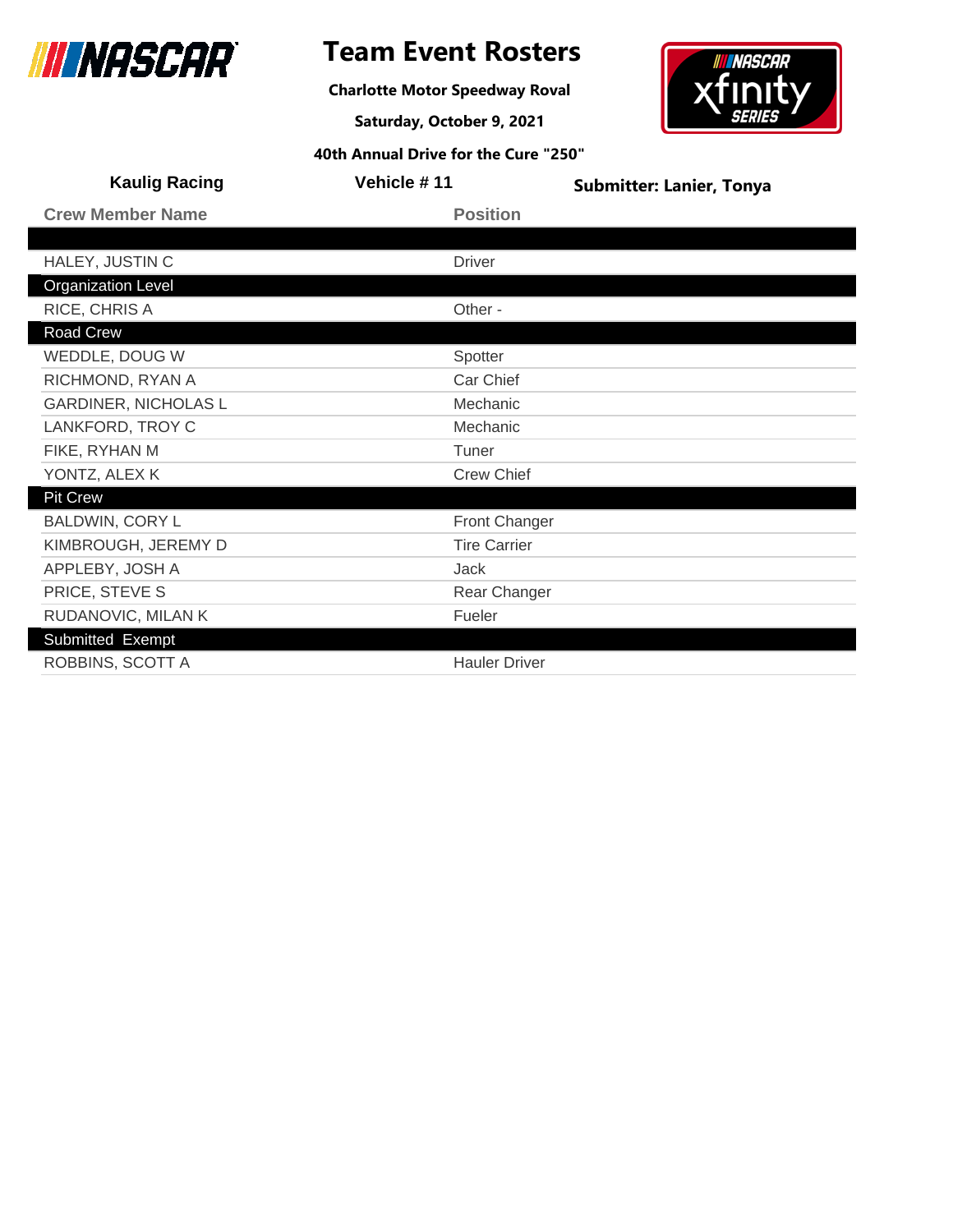

### **Team Event Rosters**

**Charlotte Motor Speedway Roval**

**Saturday, October 9, 2021**

**INASCAR** 

| 40th Annual Drive for the Cure "250" |                             |                                |  |
|--------------------------------------|-----------------------------|--------------------------------|--|
| <b>JD Motorsports</b>                | Vehicle #15                 | <b>Submitter: Tauras, Alex</b> |  |
| <b>Crew Member Name</b>              | <b>Position</b>             |                                |  |
|                                      |                             |                                |  |
| <b>WRIGHT, KRIS C</b>                | <b>Driver</b>               |                                |  |
| <b>Organization Level</b>            |                             |                                |  |
| BERRY, BRYAN R                       | <b>Competition Director</b> |                                |  |
| Road Crew                            |                             |                                |  |
| VAUGHAN, JESSE D                     | Spotter                     |                                |  |
| RETTE, MARK J                        | Engineer                    |                                |  |
| BUTCHER, BRONSON J                   | Car Chief                   |                                |  |
| WILCOX, ADAM D                       | Mechanic                    |                                |  |
| HAMMOCK, BENJAMIN L                  | Tire Technician             |                                |  |
| CARROLL, WAYNE G                     | <b>Crew Chief</b>           |                                |  |
| <b>Pit Crew</b>                      |                             |                                |  |
| NANTUNA, RYAN                        | <b>Front Changer</b>        |                                |  |
| TERRY, CHRIS L                       | Jack                        |                                |  |
| <b>WILSON, ALVIN R</b>               | <b>Tire Carrier</b>         |                                |  |
| <b>BRADEN, JORDY R</b>               | Rear Changer                |                                |  |
| HINDMAN, ETHAN                       | Fueler                      |                                |  |
| Submitted Exempt                     |                             |                                |  |
| HARKEY, JASON A                      | <b>Hauler Driver</b>        |                                |  |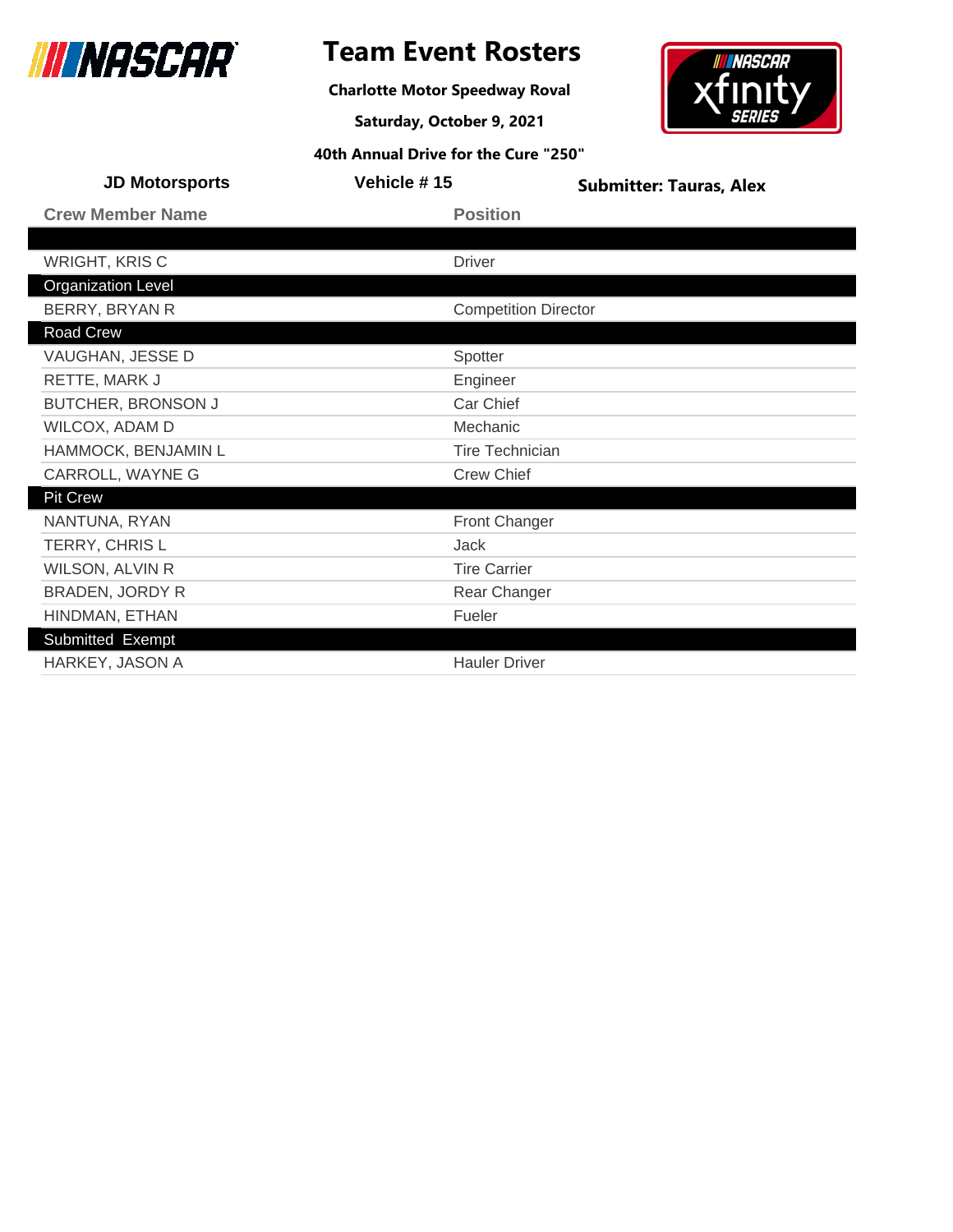

**Charlotte Motor Speedway Roval**

**Saturday, October 9, 2021**



| <b>Kaulig Racing</b>      | Vehicle #16          | <b>Submitter: Lanier, Tonya</b> |
|---------------------------|----------------------|---------------------------------|
| <b>Crew Member Name</b>   | <b>Position</b>      |                                 |
|                           |                      |                                 |
| ALLMENDINGER, A J J       | <b>Driver</b>        |                                 |
| <b>Organization Level</b> |                      |                                 |
| RICE, CHRIS A             | Other -              |                                 |
| Road Crew                 |                      |                                 |
| <b>CHANDLER, LENNIE T</b> | Spotter              |                                 |
| ANTLEY, JARON S           | Car Chief            |                                 |
| PHILLIPS, TROY R          | Mechanic             |                                 |
| MOHLER, ETHAN N           | Mechanic             |                                 |
| <b>GRECO, AUSTIN L</b>    | Mechanic             |                                 |
| TRINCHERE, JASON L        | <b>Crew Chief</b>    |                                 |
| <b>Pit Crew</b>           |                      |                                 |
| THOMAS, JOSHUA L          | <b>Front Changer</b> |                                 |
| SWAN, PAUL W              | <b>Tire Carrier</b>  |                                 |
| COVEY, NICK E             | Jack                 |                                 |
| TINGLER, ETHAN G          | Rear Changer         |                                 |
| VOSS, JUSTIN D            | Fueler               |                                 |
| Submitted Exempt          |                      |                                 |
| <b>FUQUAY, CARLTON M</b>  | <b>Hauler Driver</b> |                                 |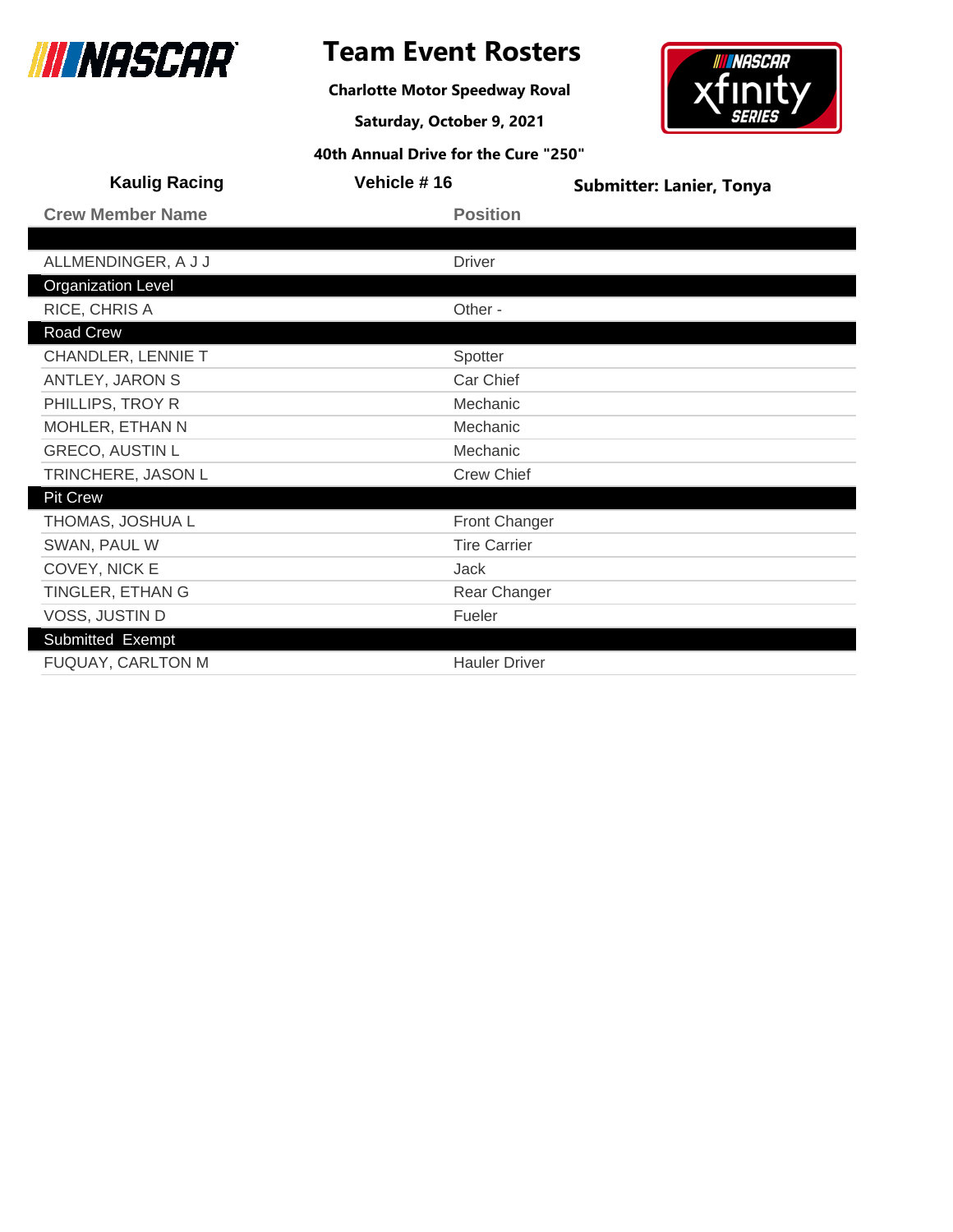

**Charlotte Motor Speedway Roval**

**Saturday, October 9, 2021**



| <b>SS Green Light Racing</b> | <b>Vehicle #17</b>     | <b>Submitter: Howe, Sheryl</b> |
|------------------------------|------------------------|--------------------------------|
| <b>Crew Member Name</b>      | <b>Position</b>        |                                |
|                              |                        |                                |
| <b>GRAF JR, JOE A</b>        | <b>Driver</b>          |                                |
| Road Crew                    |                        |                                |
| WHITE, JOE R                 | Spotter                |                                |
| JOHNSON, DANIEL L            | Car Chief              |                                |
| RIGGAN, RICK                 | <b>Tire Technician</b> |                                |
| VRABEL, JAKE J               | <b>Mechanic</b>        |                                |
| COZART, DAVID M              | Mechanic               |                                |
| WILLIAMS JR, JOE M           | <b>Crew Chief</b>      |                                |
| <b>Pit Crew</b>              |                        |                                |
| TEAF, KEVIN W                | <b>Front Changer</b>   |                                |
| WHITE, TREVOR                | Rear Changer           |                                |
| <b>BAUM, DREW M</b>          | <b>Tire Carrier</b>    |                                |
| WILSON, JUSTIN W             | <b>Jack</b>            |                                |
| <b>BANKS, BRANDON J</b>      | Fueler                 |                                |
| Submitted Exempt             |                        |                                |
| UTTER, RON L                 | <b>Hauler Driver</b>   |                                |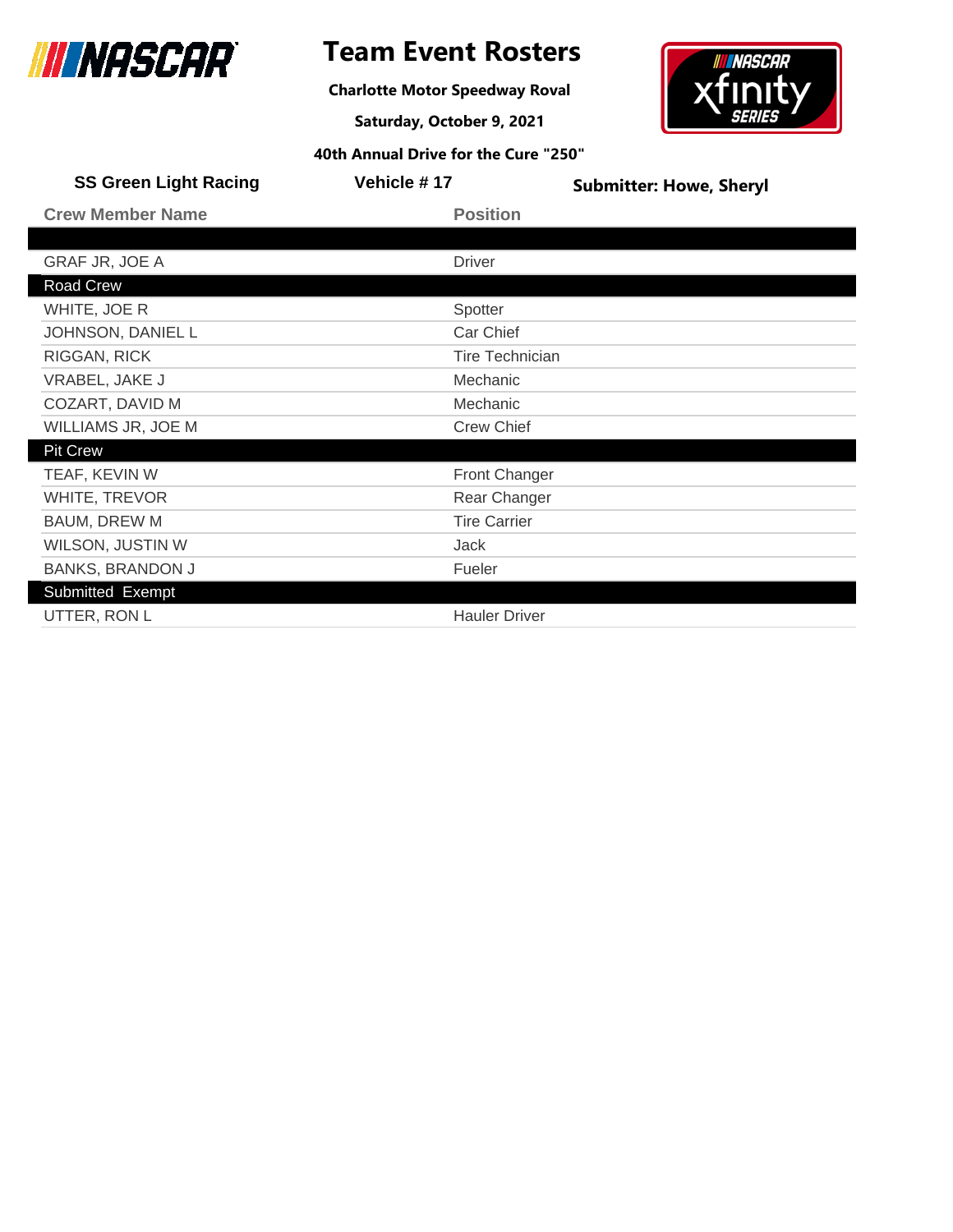

### **Team Event Rosters**

**Charlotte Motor Speedway Roval**

**Saturday, October 9, 2021**



| <b>BJ McLeod Motorsports</b> | Vehicle #178            | <b>Submitter: Smith-Mcleod, Jessica</b> |
|------------------------------|-------------------------|-----------------------------------------|
| <b>Crew Member Name</b>      | <b>Position</b>         |                                         |
|                              |                         |                                         |
| PARSONS, STEFAN              | <b>Driver</b>           |                                         |
| <b>Road Crew</b>             |                         |                                         |
| MCREYNOLDS, BRANDON B        | Spotter                 |                                         |
| MCARTHUR, CLATE C            | Car Chief               |                                         |
| <b>BIXLER, KEVIN L</b>       | <b>Shock Technician</b> |                                         |
| <b>BROOKS, ADAM A</b>        | <b>Crew Chief</b>       |                                         |
| <b>Pit Crew</b>              |                         |                                         |
| MULDER, RYAN P               | <b>Front Changer</b>    |                                         |
| MORRELL, BRETT P             | Rear Changer            |                                         |
| JOHNSON, MICHAEL T           | <b>Tire Carrier</b>     |                                         |
| <b>BAUM, DREW M</b>          | Jack                    |                                         |
| ZIMA, CHRIS M                | Fueler                  |                                         |
| Submitted Exempt             |                         |                                         |
| HENDERSON, RYAN M            | <b>Hauler Driver</b>    |                                         |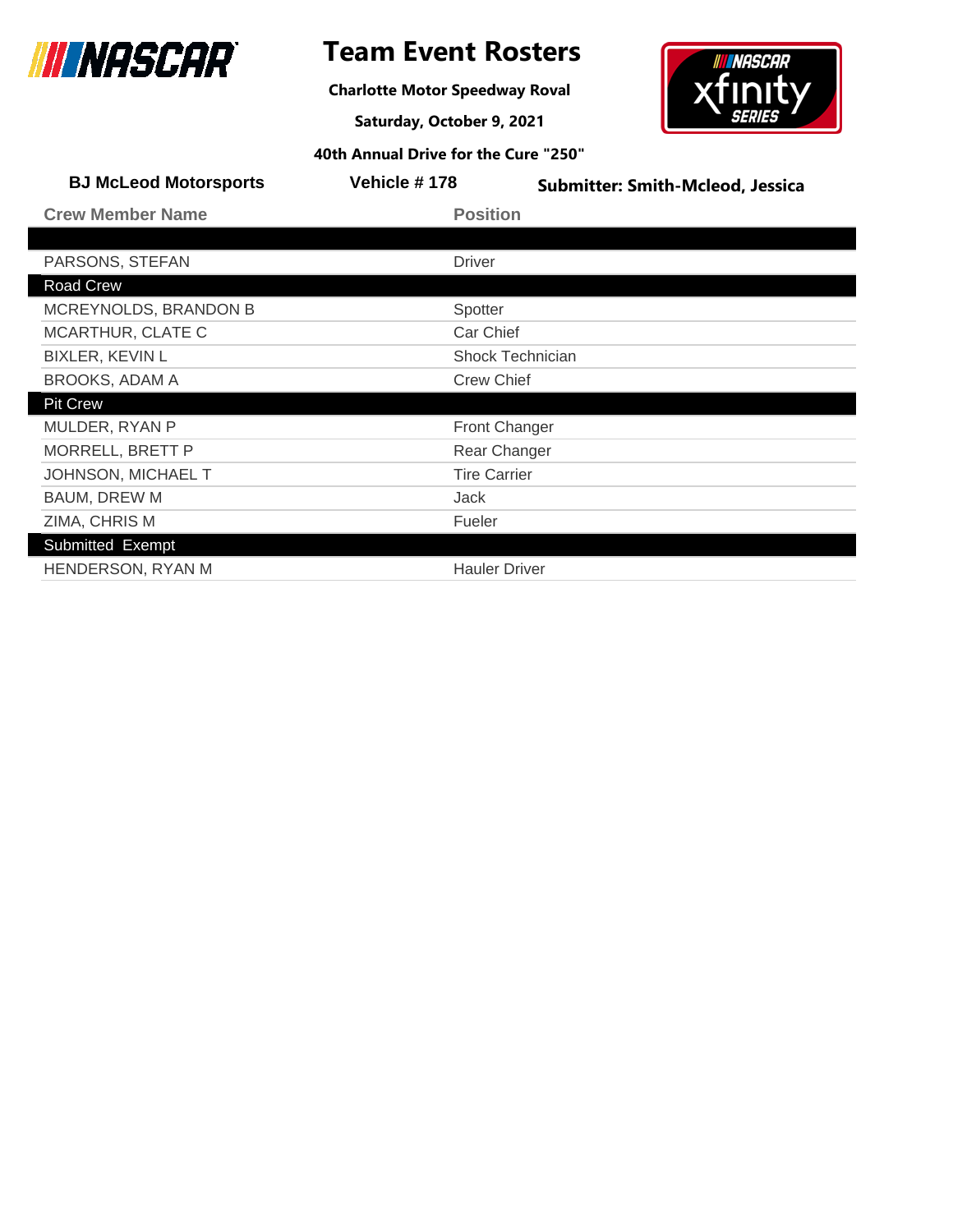

### **Team Event Rosters**

**Charlotte Motor Speedway Roval**

**Saturday, October 9, 2021**



| <b>Joe Gibbs Racing</b>    | Vehicle #18                 | <b>Submitter: Barrick, Karen</b> |
|----------------------------|-----------------------------|----------------------------------|
| <b>Crew Member Name</b>    | <b>Position</b>             |                                  |
|                            |                             |                                  |
| HEMRIC, DANIEL             | <b>Driver</b>               |                                  |
| <b>Organization Level</b>  |                             |                                  |
| DESOUZA, STEVE F           | <b>Competition Director</b> |                                  |
| Road Crew                  |                             |                                  |
| HIRSCHMAN III, ANTHONY     | Spotter                     |                                  |
| <b>BROCK, CHARLIE A</b>    | Car Chief                   |                                  |
| LETOURNEAU, CHRIS H        | Mechanic                    |                                  |
| TUCKER, LUCAS H            | Mechanic                    |                                  |
| SPENCER, GEORGE T          | Engineer                    |                                  |
| ROGERS, DAVE B             | <b>Crew Chief</b>           |                                  |
| <b>Pit Crew</b>            |                             |                                  |
| STAMPER, HOUSTON H         | Front Changer               |                                  |
| MILLS, KELLEN L            | <b>Jack</b>                 |                                  |
| <b>CUNNINGHAM, LEE R</b>   | Rear Changer                |                                  |
| SHIPPLETT, JOSHUA R        | <b>Tire Carrier</b>         |                                  |
| WHITE, JUSTIN J            | Fueler                      |                                  |
| Back-up Pit Crew           |                             |                                  |
| LETOURNEAU, CHRIS H        | Front Changer               |                                  |
| <b>BONICELLI, MARCUS A</b> | <b>Jack</b>                 |                                  |
| <b>BROCK, CHARLIE A</b>    | Rear Changer                |                                  |
| <b>BONICELLI, MARCUS A</b> | <b>Tire Carrier</b>         |                                  |
| <b>BROCK, CHARLIE A</b>    | Fueler                      |                                  |
| <b>Additional Spotter</b>  |                             |                                  |
| CLEMENTS, JASON J          | <b>Additional Spotter</b>   |                                  |
| Submitted Exempt           |                             |                                  |
| MILLARD, MATT R            | <b>Hauler Driver</b>        |                                  |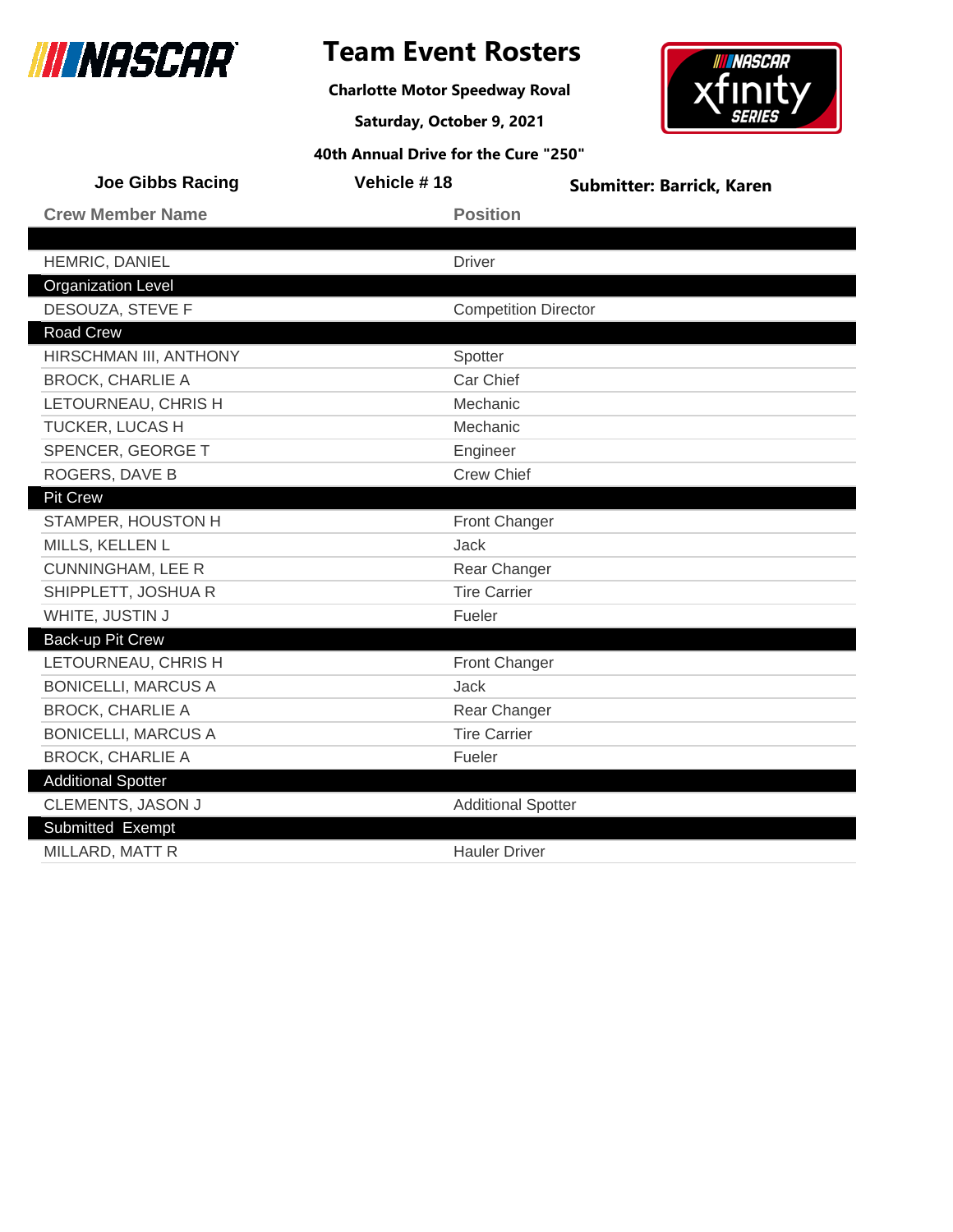

### **Team Event Rosters**

**Charlotte Motor Speedway Roval**

**Saturday, October 9, 2021**

## **IN INASCAR** xfın

| <b>Joe Gibbs Racing</b>   | Vehicle #19                 | <b>Submitter: Barrick, Karen</b> |
|---------------------------|-----------------------------|----------------------------------|
| <b>Crew Member Name</b>   | <b>Position</b>             |                                  |
|                           |                             |                                  |
| JONES, BRANDON A          | <b>Driver</b>               |                                  |
| <b>Organization Level</b> |                             |                                  |
| DESOUZA, STEVE F          | <b>Competition Director</b> |                                  |
| <b>Road Crew</b>          |                             |                                  |
| HERRING, DREW A           | Spotter                     |                                  |
| D'HONDT JR, EDDIE J       | Car Chief                   |                                  |
| HERENDEEN, LEE S          | Mechanic                    |                                  |
| PETREA, MATT K            | Mechanic                    |                                  |
| MINOGUE, CHRISTOPHER R    | Engineer                    |                                  |
| MEENDERING, JEFF S        | <b>Crew Chief</b>           |                                  |
| <b>Pit Crew</b>           |                             |                                  |
| HOUSTON, BLAKE L          | Front Changer               |                                  |
| FORD, TJ S                | <b>Jack</b>                 |                                  |
| <b>CORDERO, JEFF S</b>    | Rear Changer                |                                  |
| CROSSEN, JOE L            | <b>Tire Carrier</b>         |                                  |
| TYRRELL, MATTHEW A        | Fueler                      |                                  |
| <b>Back-up Pit Crew</b>   |                             |                                  |
| MINOGUE, CHRISTOPHER R    | <b>Front Changer</b>        |                                  |
| D'HONDT JR, EDDIE J       | Jack                        |                                  |
| MINOGUE, CHRISTOPHER R    | Rear Changer                |                                  |
| D'HONDT JR, EDDIE J       | <b>Tire Carrier</b>         |                                  |
| PETREA, MATT K            | Fueler                      |                                  |
| <b>Additional Spotter</b> |                             |                                  |
| REEVES, HAYDEN J          | <b>Additional Spotter</b>   |                                  |
| Submitted Exempt          |                             |                                  |
| HICKS, DAVID C            | <b>Hauler Driver</b>        |                                  |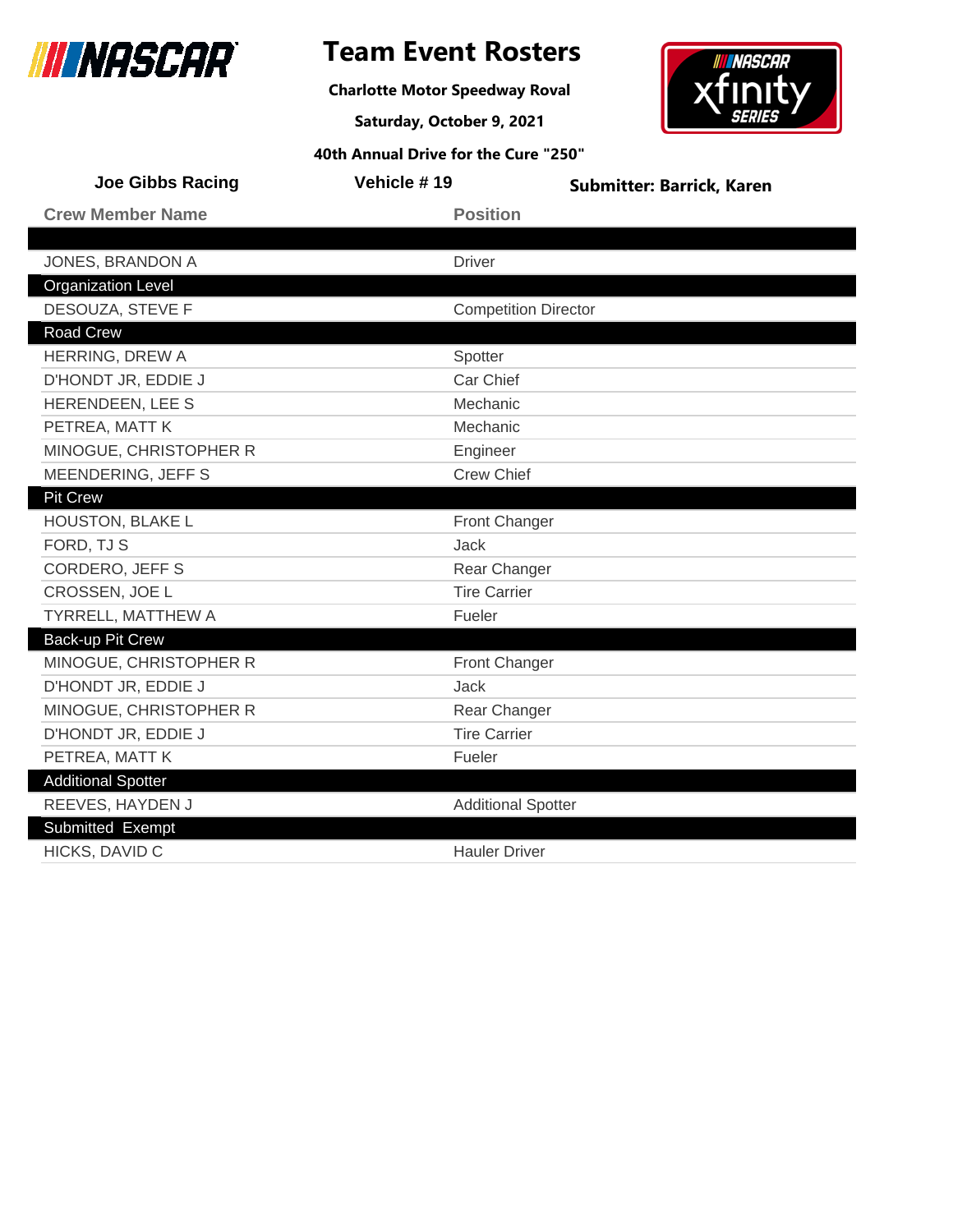

**Charlotte Motor Speedway Roval**

**Saturday, October 9, 2021**



| <b>BJ McLeod Motorsports</b>  | Vehicle #199         | <b>Submitter: Smith-Mcleod, Jessica</b> |
|-------------------------------|----------------------|-----------------------------------------|
| <b>Crew Member Name</b>       | <b>Position</b>      |                                         |
|                               |                      |                                         |
| YELEY, JJ B                   | <b>Driver</b>        |                                         |
| Road Crew                     |                      |                                         |
| <b>BROWN, CHARLES H</b>       | Spotter              |                                         |
| HENDERSON, RYAN M             | Car Chief            |                                         |
| LANE, CODY L                  | Mechanic             |                                         |
| <b>WILLIAMS, GEOFF R</b>      |                      | <b>Shock Technician</b>                 |
| WOLFE, KEITH E                | <b>Crew Chief</b>    |                                         |
| <b>Pit Crew</b>               |                      |                                         |
| CASTERLIN, TODD C             | <b>Front Changer</b> |                                         |
| TOMBERLIN, CHRISTOPHER G      | Rear Changer         |                                         |
| <b>BEDERKA, CHRISTOPHER T</b> | <b>Tire Carrier</b>  |                                         |
| MCCORD, TYRIA J               | Jack                 |                                         |
| SHEETS, WYATT M               | Fueler               |                                         |
| Submitted Exempt              |                      |                                         |
| ALDRIDGE, CURTIS C            | <b>Hauler Driver</b> |                                         |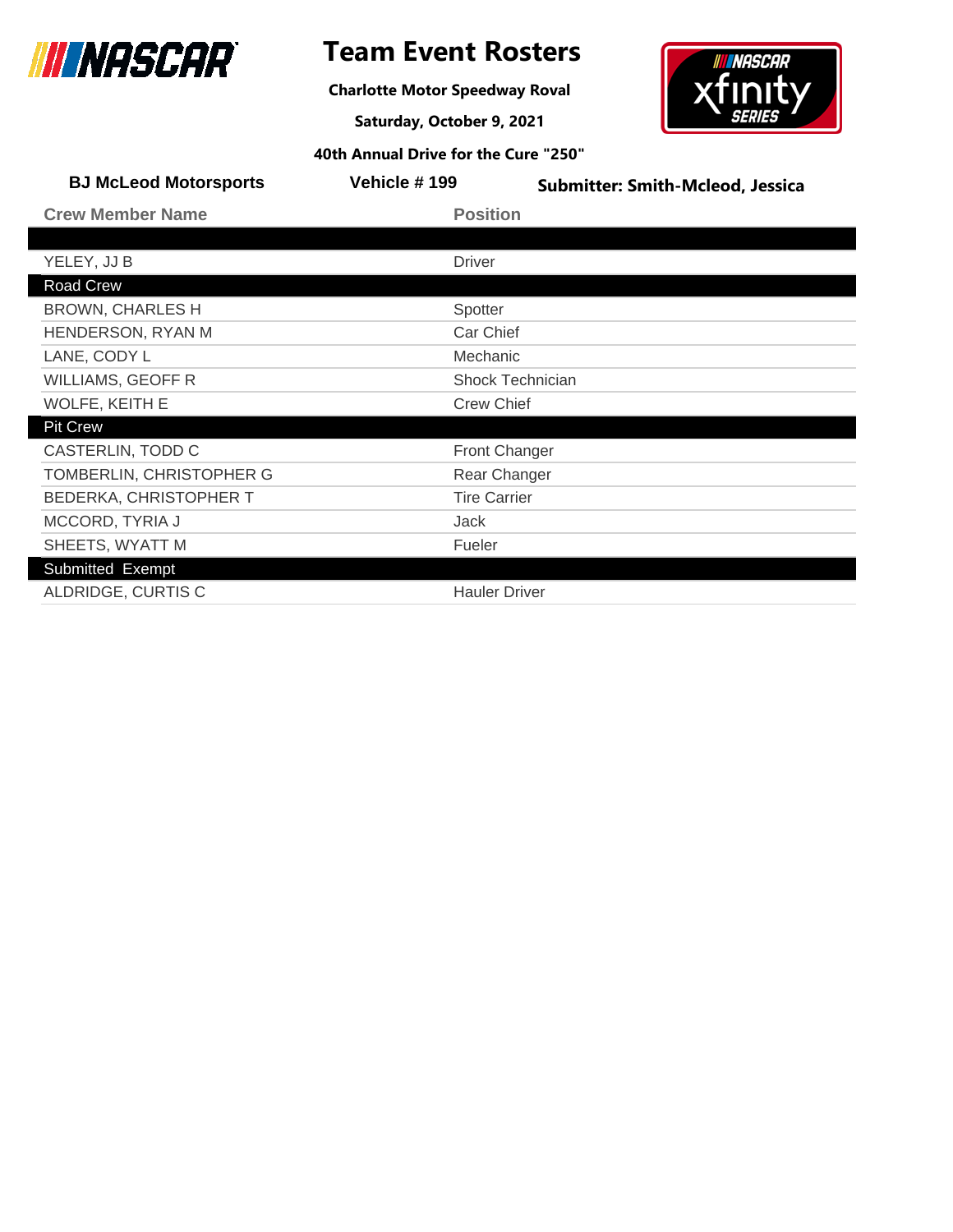

**Charlotte Motor Speedway Roval**

**Saturday, October 9, 2021**



| <b>Richard Childress Racing</b> | Vehicle #2 | <b>Submitter: Mcdaniel, Laura</b> |  |
|---------------------------------|------------|-----------------------------------|--|
| <b>Crew Member Name</b>         |            | <b>Position</b>                   |  |
|                                 |            |                                   |  |
| SNIDER, MYATT M                 |            | <b>Driver</b>                     |  |
| <b>Organization Level</b>       |            |                                   |  |
| LAWRENCE, DANNY L               |            | <b>Team Manager</b>               |  |
| Road Crew                       |            |                                   |  |
| MCCABE, KRIST                   |            | Car Chief                         |  |
| <b>GUTEKUNST, MARK W</b>        |            | Engineer                          |  |
| LADYGA, TIM S                   |            | Mechanic                          |  |
| WHITMAN, SAM R                  |            | <b>Tire Technician</b>            |  |
| LAWRENCE, DANNY L               |            | Spotter                           |  |
| STREET, ANDY A                  |            | <b>Crew Chief</b>                 |  |
| <b>Pit Crew</b>                 |            |                                   |  |
| MASTERSON, CHASE                |            | Front Changer                     |  |
| BOTTLEMY, BRIAN M               |            | Rear Changer                      |  |
| HOLCOMB, JEREMY D               |            | <b>Tire Carrier</b>               |  |
| SOBECKI, JOSH M                 |            | <b>Jack</b>                       |  |
| ABNEY, SAM T                    |            | Fueler                            |  |
| <b>Additional Spotter</b>       |            |                                   |  |
| KNEELAND, DEREK J               |            | <b>Additional Spotter</b>         |  |
| Submitted Exempt                |            |                                   |  |
| SIMMONS, RICKY W                |            | <b>Hauler Driver</b>              |  |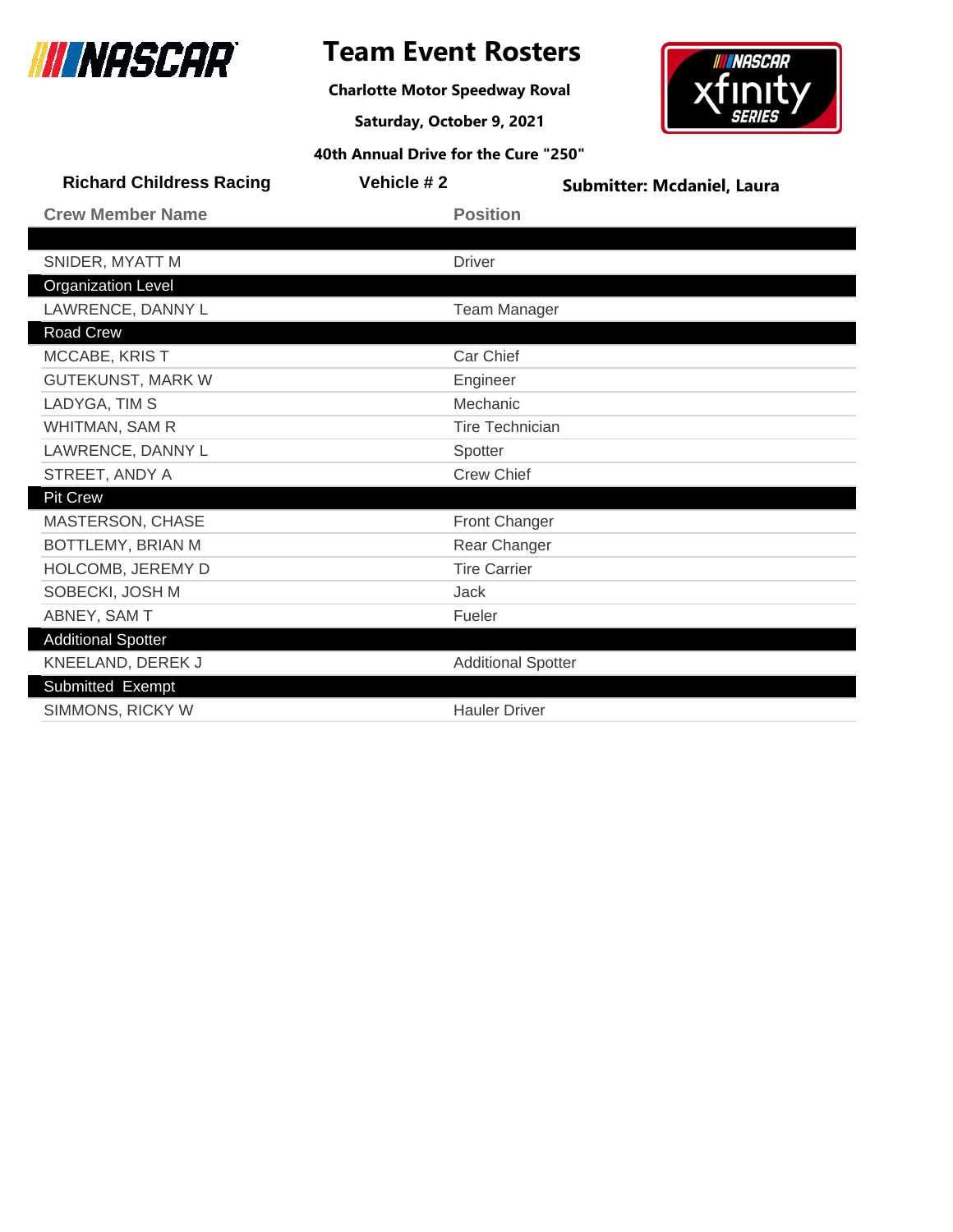

### **Team Event Rosters**

**Charlotte Motor Speedway Roval**

**Saturday, October 9, 2021 40th Annual Drive for the Cure "250"**

### **INASCAR** xfın

| <b>Joe Gibbs Racing</b>   | Vehicle #20                 | <b>Submitter: Barrick, Karen</b> |
|---------------------------|-----------------------------|----------------------------------|
| <b>Crew Member Name</b>   | <b>Position</b>             |                                  |
|                           |                             |                                  |
| <b>BURTON, HARRISON B</b> | <b>Driver</b>               |                                  |
| <b>Organization Level</b> |                             |                                  |
| DESOUZA, STEVE F          | <b>Competition Director</b> |                                  |
| Road Crew                 |                             |                                  |
| DIRUSSO, AL               | Spotter                     |                                  |
| <b>MEYERS, CHRIS M</b>    | Car Chief                   |                                  |
| LEACH, MANTRILLE D        | Mechanic                    |                                  |
| PHILPOTT, MATT D          | Mechanic                    |                                  |
| ZACHARYASZ, DUSTIN j      | Engineer                    |                                  |
| RATCLIFF, JASON M         | <b>Crew Chief</b>           |                                  |
| <b>Pit Crew</b>           |                             |                                  |
| MASLING, HUNTER A         | Front Changer               |                                  |
| O'DELL, DAVID J           | Jack                        |                                  |
| HICKS, MICHAEL J          | Rear Changer                |                                  |
| DONAGHY, BRAD T           | <b>Tire Carrier</b>         |                                  |
| PURCELL, KENNETH G        | Fueler                      |                                  |
| Back-up Pit Crew          |                             |                                  |
| PHILPOTT, MATT D          | <b>Front Changer</b>        |                                  |
| LEACH, MANTRILLE D        | Jack                        |                                  |
| ZACHARYASZ, DUSTIN j      | Rear Changer                |                                  |
| <b>MEYERS, CHRIS M</b>    | <b>Tire Carrier</b>         |                                  |
| LEACH, KENNETH            | Fueler                      |                                  |
| <b>Additional Spotter</b> |                             |                                  |
| <b>GREEN, TYLER S</b>     | <b>Additional Spotter</b>   |                                  |
| Submitted Exempt          |                             |                                  |
| FIEDLER, STEVEN D         | <b>Hauler Driver</b>        |                                  |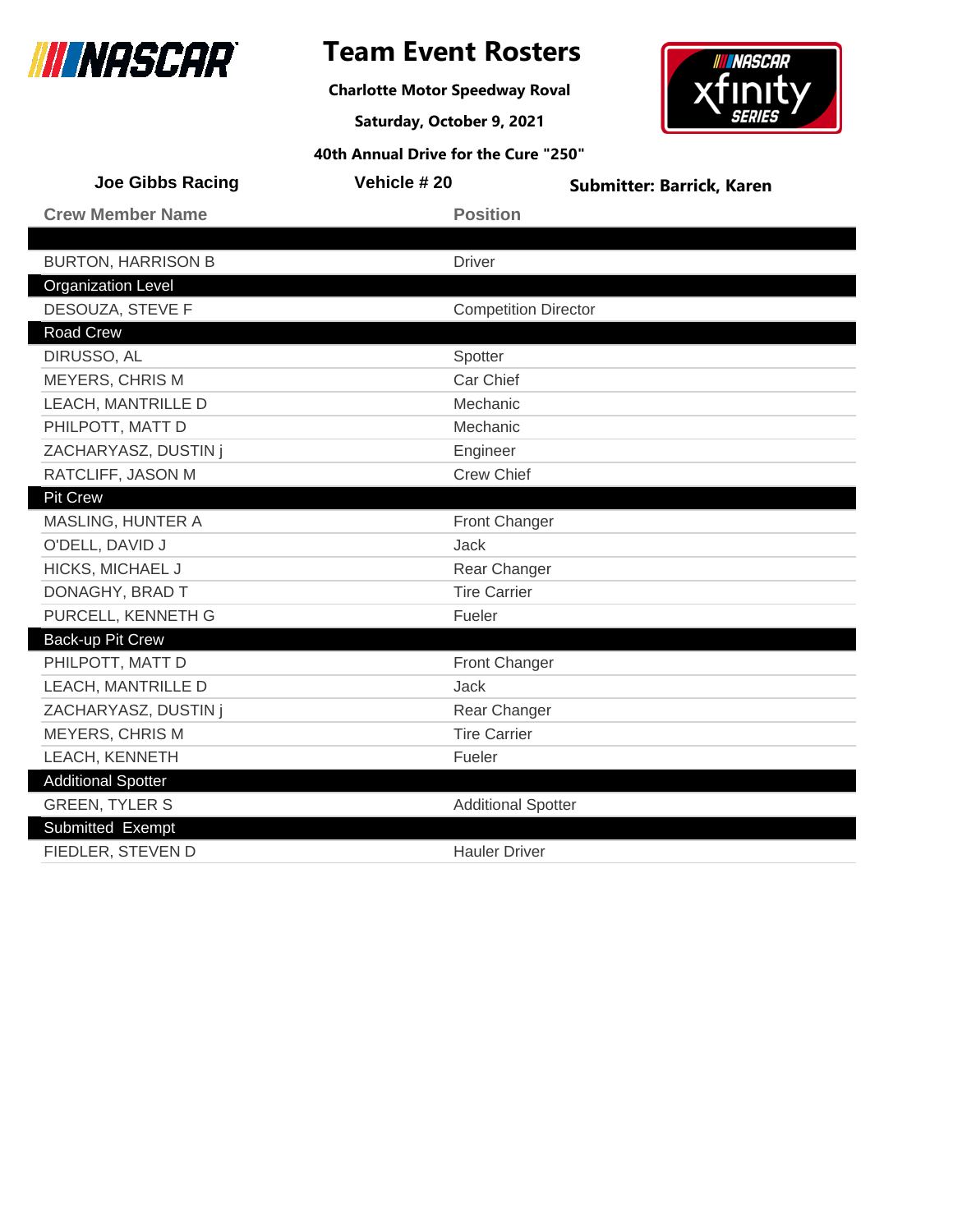

### **Team Event Rosters**

**Charlotte Motor Speedway Roval**

**Saturday, October 9, 2021**



| <b>Team Penske</b>        | Vehicle #22                 | Submitter: Fultz, Angela |
|---------------------------|-----------------------------|--------------------------|
| <b>Crew Member Name</b>   | <b>Position</b>             |                          |
|                           |                             |                          |
| CINDRIC, AUSTIN L         | <b>Driver</b>               |                          |
| <b>Organization Level</b> |                             |                          |
| HODGES, JEFFERSON L       | <b>Competition Director</b> |                          |
| <b>Road Crew</b>          |                             |                          |
| PRESSLEY, COLEMAN C       | Spotter                     |                          |
| SAULS, CODY R             | Car Chief                   |                          |
| CHANEY, JOSH D            | <b>Front End Mechanic</b>   |                          |
| CALLIHAN, JARED P         | <b>Tire Technician</b>      |                          |
| CHANDLER, TOMMY T         | Tuner                       |                          |
| <b>WILSON, BRIAN P</b>    | <b>Crew Chief</b>           |                          |
| Pit Crew                  |                             |                          |
| FLORES, RYAN J            | Front Changer               |                          |
| TAUTGES, STEVEN J         | Rear Changer                |                          |
| MILLS, JESSE L            | <b>Tire Carrier</b>         |                          |
| <b>GRAY, PATRICK E</b>    | Jack                        |                          |
| LACKEY, ANDREW G          | Fueler                      |                          |
| <b>Additional Spotter</b> |                             |                          |
| CAMPBELL, DOUG J          | <b>Additional Spotter</b>   |                          |
| Submitted Exempt          |                             |                          |
| WONG, JASON E             | <b>Hauler Driver</b>        |                          |
| MEDAGLIA, JIM A           | <b>Hauler Driver</b>        |                          |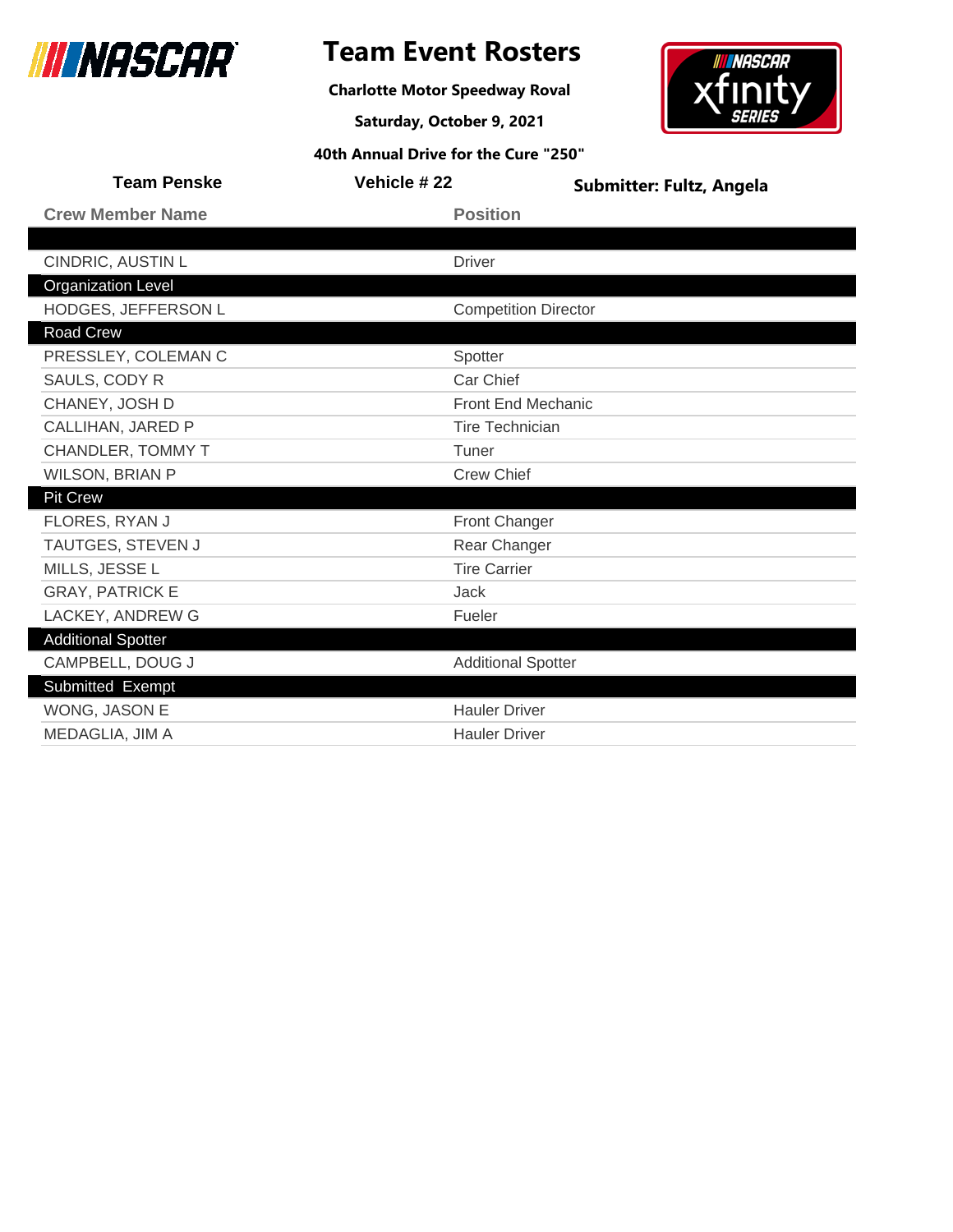

**Charlotte Motor Speedway Roval**

**Saturday, October 9, 2021**

### **INASCAR** xfın

| <b>Our Motorsports</b>    | Vehicle #23               | <b>Submitter: Gall, Donna</b> |
|---------------------------|---------------------------|-------------------------------|
| <b>Crew Member Name</b>   | <b>Position</b>           |                               |
|                           |                           |                               |
| DILLON, TY R              | <b>Driver</b>             |                               |
| <b>Organization Level</b> |                           |                               |
| GALL, DONNA J             | <b>Team Manager</b>       |                               |
| Road Crew                 |                           |                               |
| BELL JR, T J P            | Spotter                   |                               |
| ANDERSON, DAINE D         | <b>Interior Mechanic</b>  |                               |
| <b>GROVES, MICHAEL T</b>  | Mechanic                  |                               |
| OSMER, RONNIE             | <b>Tire Technician</b>    |                               |
| <b>BEASON, DREW M</b>     | Mechanic                  |                               |
| ROETTGER JR, KENNETH H    | <b>Crew Chief</b>         |                               |
| <b>Pit Crew</b>           |                           |                               |
| NOVAK, KEVIN M            | <b>Front Changer</b>      |                               |
| OGLES, DWAYNE D           | Rear Changer              |                               |
| BAILEY, CJ                | <b>Tire Carrier</b>       |                               |
| PAIGE, JORDAN A           | Jack                      |                               |
| WATKINS, ED M             | Fueler                    |                               |
| <b>Additional Spotter</b> |                           |                               |
| FRANKLIN, DUANE C         | <b>Additional Spotter</b> |                               |
| Submitted Exempt          |                           |                               |
| HOWARD, RANDALL R         | <b>Hauler Driver</b>      |                               |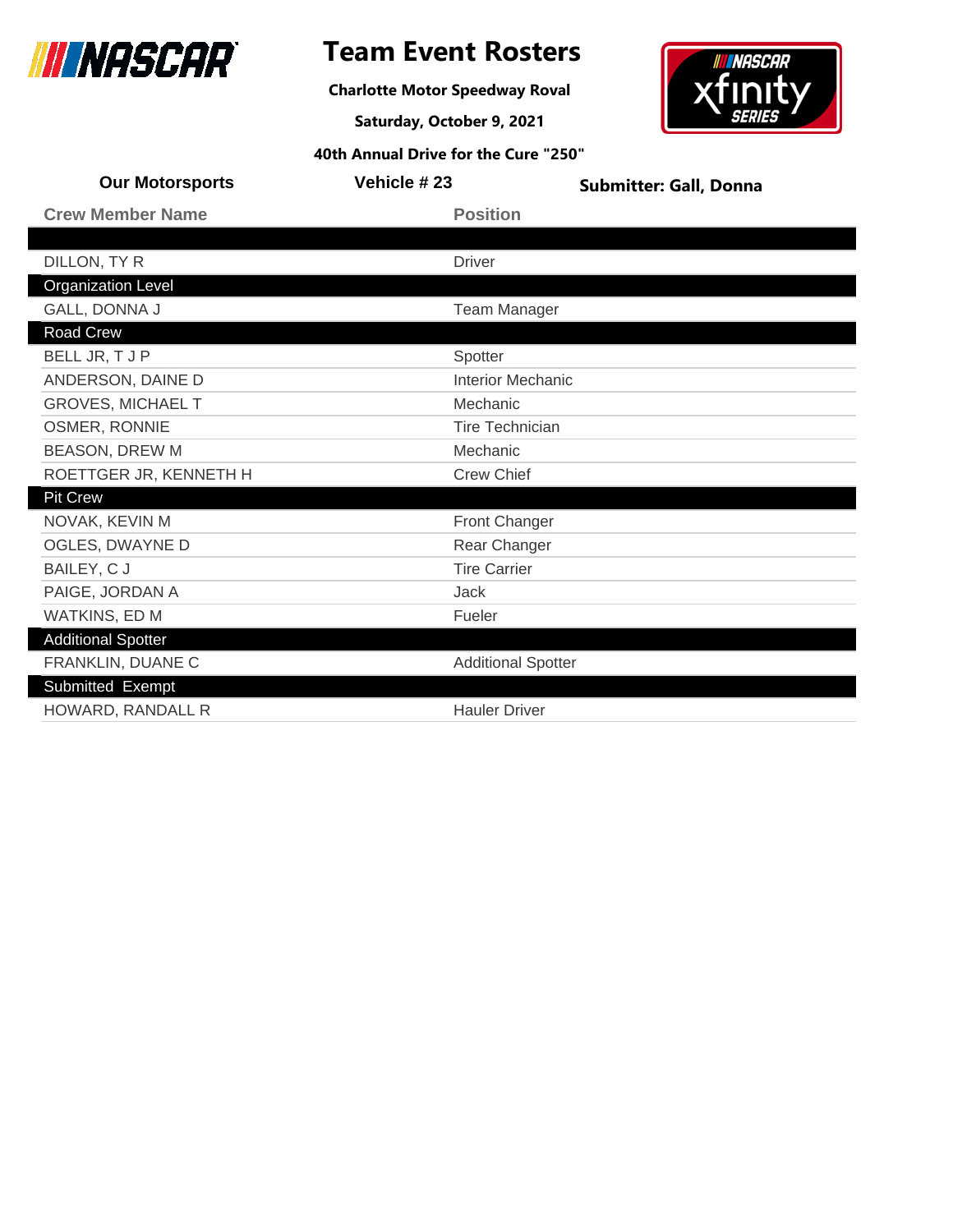

**Charlotte Motor Speedway Roval**

**Saturday, October 9, 2021**



| <b>Sam Hunt Racing</b>    | Vehicle #26            | <b>Submitter: Hunt, Sam</b> |
|---------------------------|------------------------|-----------------------------|
| <b>Crew Member Name</b>   | <b>Position</b>        |                             |
|                           |                        |                             |
| RODGERS, WILL P           | <b>Driver</b>          |                             |
| <b>Organization Level</b> |                        |                             |
| SMITH, BRYAN S            | <b>Team Manager</b>    |                             |
| Road Crew                 |                        |                             |
| LAMBERT, CHRIS H          | Spotter                |                             |
| MEDEIROS, CONNER G        | Car Chief              |                             |
| MCCARROLL, MICHAEL T      | Mechanic               |                             |
| PRESTELLA, LIZ            | <b>Tire Technician</b> |                             |
| CRAM, CLINTON D           | Utility                |                             |
| ABBOTT, ANDREW B          | <b>Crew Chief</b>      |                             |
| <b>Pit Crew</b>           |                        |                             |
| JACOBSEN, JUSTIN A        | <b>Front Changer</b>   |                             |
| COLE, PAT S               | <b>Tire Carrier</b>    |                             |
| JANSSEN, MARK             | Jack                   |                             |
| EASTLAND, BRIAN A         | Rear Changer           |                             |
| <b>BULLINS, HUNTER M</b>  | Fueler                 |                             |
| Submitted Exempt          |                        |                             |
| <b>BUTCHER, KURT</b>      | <b>Hauler Driver</b>   |                             |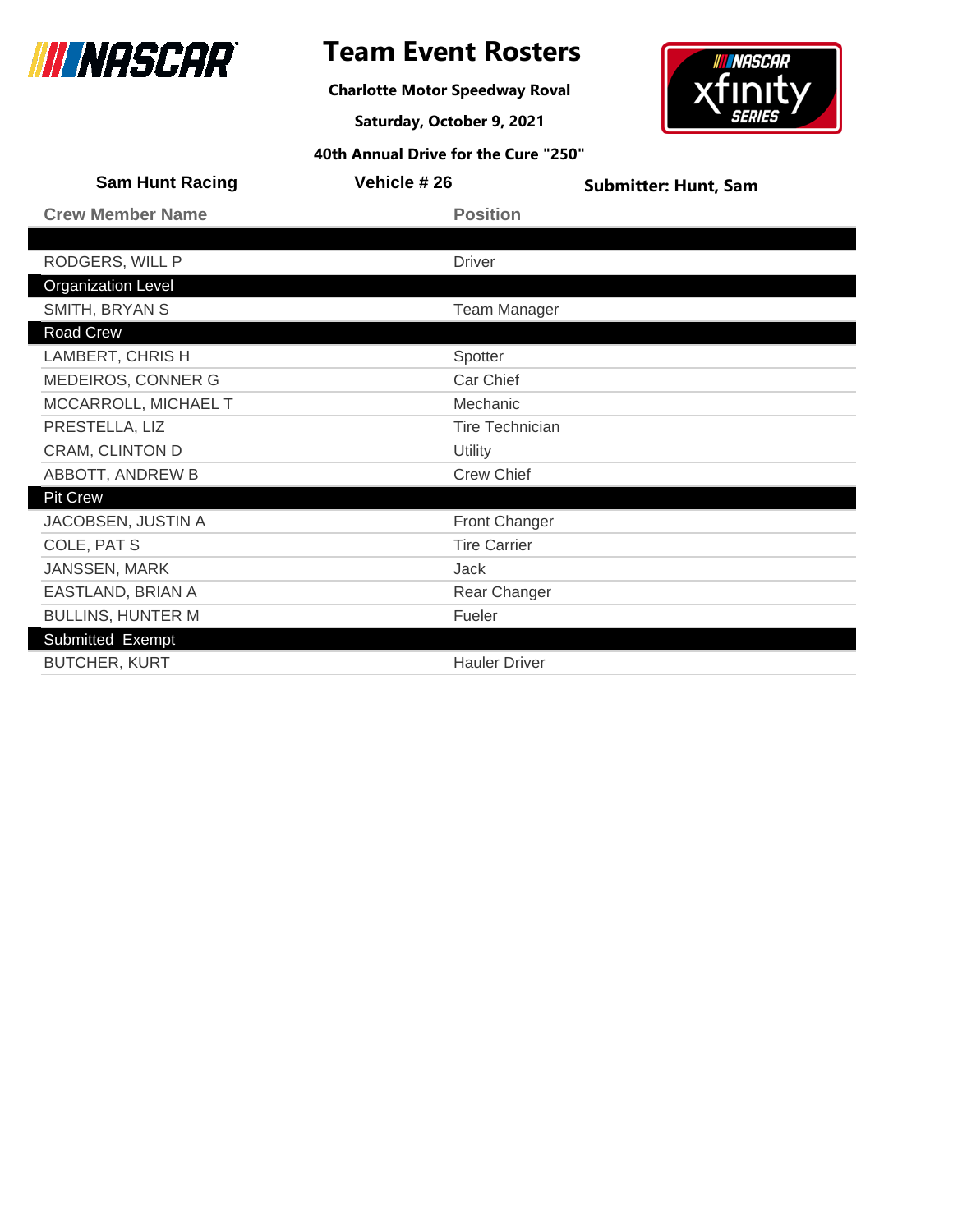

**Charlotte Motor Speedway Roval**

**Saturday, October 9, 2021**



| <b>Jordan Anderson Racing</b> | Vehicle #31   | Submitter: Anderson, Jordan |
|-------------------------------|---------------|-----------------------------|
| <b>Crew Member Name</b>       |               | <b>Position</b>             |
|                               |               |                             |
| KARAM, SAGE R                 | <b>Driver</b> |                             |
| <b>Organization Level</b>     |               |                             |
| ANDERSON, JORDAN L            |               | <b>Competition Director</b> |
| Road Crew                     |               |                             |
| ELMORE, TERRY L               |               | Car Chief                   |
| RULLO, MARC A                 | Engineer      |                             |
| <b>GRAHAM, BRIAN</b>          |               | <b>Front End Mechanic</b>   |
| PATTERSON, ANDREW D           |               | <b>Interior Mechanic</b>    |
| <b>BARKDOLL, STEVE P</b>      | Spotter       |                             |
| HAIRE, ARTHUR D               |               | <b>Crew Chief</b>           |
| <b>Pit Crew</b>               |               |                             |
| <b>BUSH, JOSHUA D</b>         |               | <b>Front Changer</b>        |
| NEAL, LAMAR L                 |               | <b>Tire Carrier</b>         |
| <b>EDMONDS, COURTNEY K</b>    | Jack          |                             |
| <b>KELLEY, JAMES P</b>        | Fueler        |                             |
| <b>Additional Spotter</b>     |               |                             |
| KIMMEL II, FRANK J            |               | <b>Additional Spotter</b>   |
| Submitted Exempt              |               |                             |
| <b>WALLACE, JAMES H</b>       |               | <b>Hauler Driver</b>        |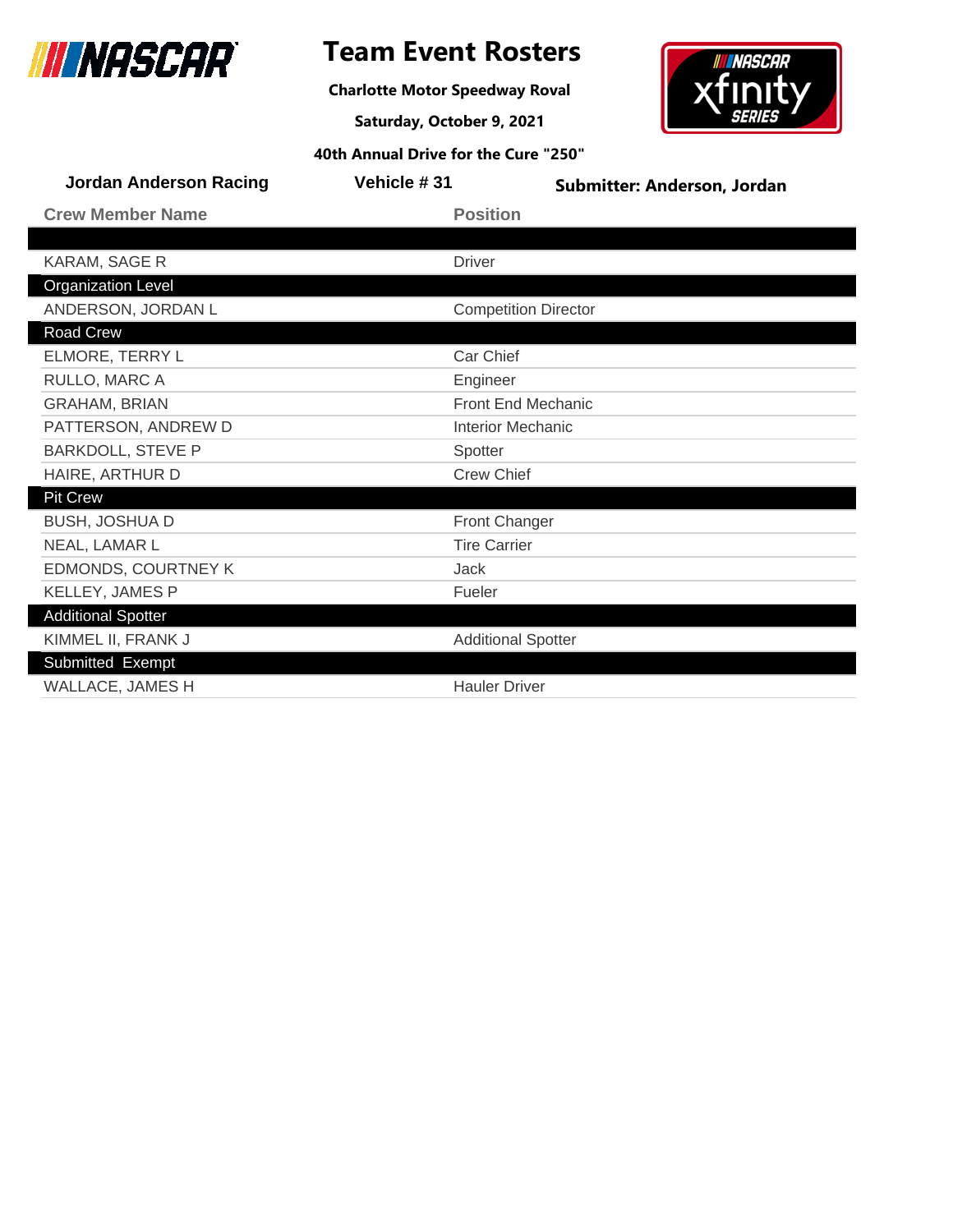

**Charlotte Motor Speedway Roval**

**Saturday, October 9, 2021**



| <b>DGM Racing</b>                           | Vehicle #36            | <b>Submitter: Gosselin, Michelle</b> |
|---------------------------------------------|------------------------|--------------------------------------|
| <b>Crew Member Name</b>                     | <b>Position</b>        |                                      |
|                                             |                        |                                      |
| LABBE, ALEX                                 | <b>Driver</b>          |                                      |
| Road Crew                                   |                        |                                      |
| KUEHN, AARON K                              | Spotter                |                                      |
| HYNES, JOHN J                               | Car Chief              |                                      |
| KEIM, JOSEPH E                              | Mechanic               |                                      |
| TUCKER, BJ J                                | <b>Tire Technician</b> |                                      |
| <b>BISHOP, JAMIE C</b>                      | Mechanic               |                                      |
| <b>GOSSELIN, MARIO</b><br><b>Crew Chief</b> |                        |                                      |
| <b>Pit Crew</b>                             |                        |                                      |
| DEMARCO, CORY J                             | Front Changer          |                                      |
| OSINSKIE, JOURDAN K                         | Jack                   |                                      |
| THOMAS, PHILLIP M                           | <b>Tire Carrier</b>    |                                      |
| LABRETONE, GARY R                           | Rear Changer           |                                      |
| OBI, ARINZE                                 | Fueler                 |                                      |
| <b>Additional Spotter</b>                   |                        |                                      |
| HOUSTON, ANDY C                             |                        | <b>Additional Spotter</b>            |
| Submitted Exempt                            |                        |                                      |
| SWANSON, JASON E                            | <b>Hauler Driver</b>   |                                      |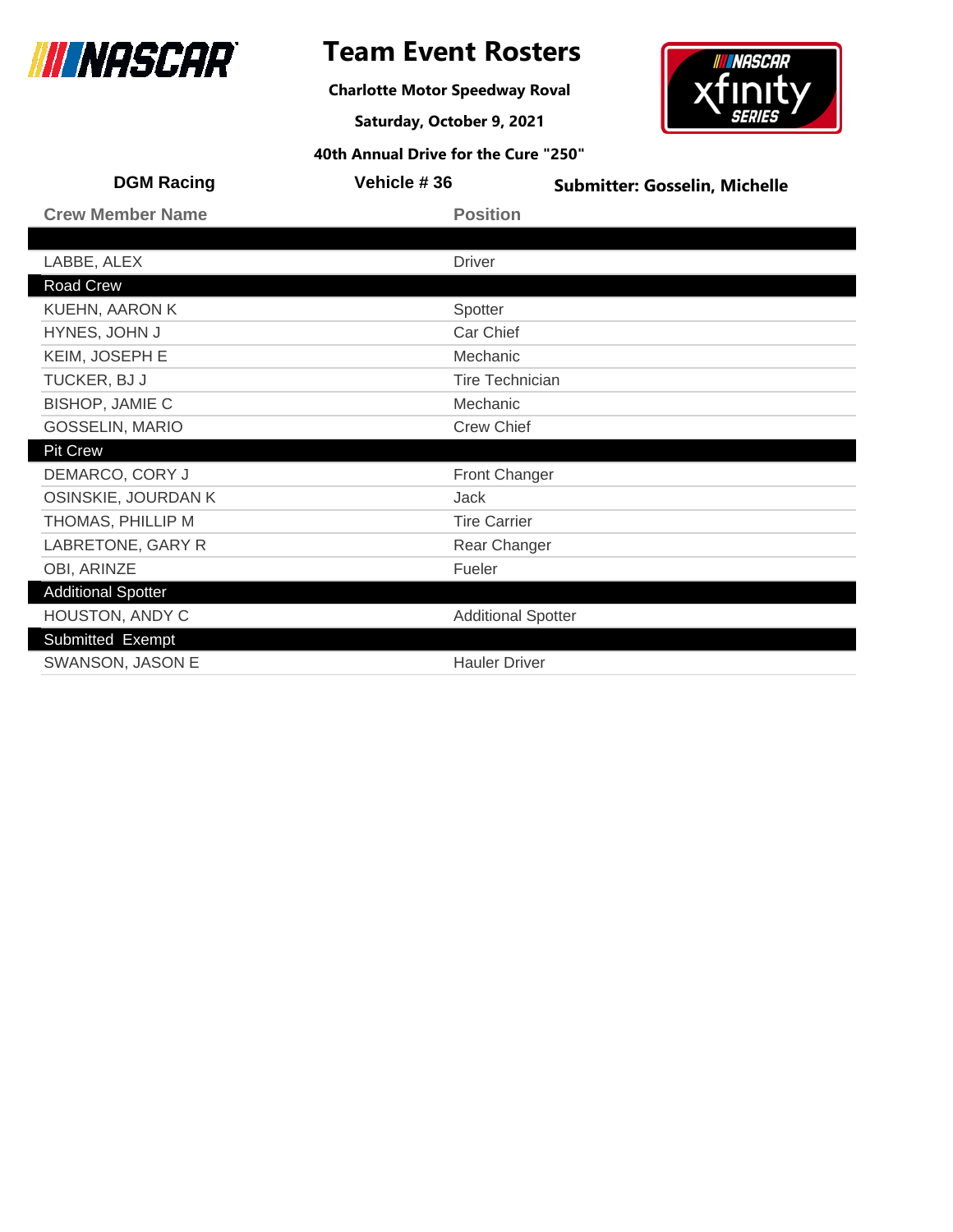

### **Team Event Rosters**

**Charlotte Motor Speedway Roval**

**Saturday, October 9, 2021**



| <b>RSS Racing</b>         | Vehicle #39                 | <b>Submitter: Bates, Susan</b> |
|---------------------------|-----------------------------|--------------------------------|
| <b>Crew Member Name</b>   | <b>Position</b>             |                                |
|                           |                             |                                |
| SIEG, RYAN S              | <b>Driver</b>               |                                |
| <b>Organization Level</b> |                             |                                |
| MAY, ANDREW T             | <b>Competition Director</b> |                                |
| Road Crew                 |                             |                                |
| PARROTT, BRAD B           | Car Chief                   |                                |
| JOHNSON, KYLE E           | Mechanic                    |                                |
| <b>BROWNELL, SPENCER</b>  | Mechanic                    |                                |
| WADE, RUDY P              | Mechanic                    |                                |
| DUGAN, DANNY              | Spotter                     |                                |
| STARLAND, KEVIN L         | <b>Crew Chief</b>           |                                |
| <b>Pit Crew</b>           |                             |                                |
| LESLIE, JOSH L            | Front Changer               |                                |
| FLETCHER, KAPIL K         | Rear Changer                |                                |
| RATCLIFF, DAKOTA S        | <b>Tire Carrier</b>         |                                |
| MOORE, DWAYNE E           | <b>Tire Carrier</b>         |                                |
| COPPOLA, COREY            | Fueler                      |                                |
| Submitted Exempt          |                             |                                |
| JOHNSON, KEVIN W          | <b>Hauler Driver</b>        |                                |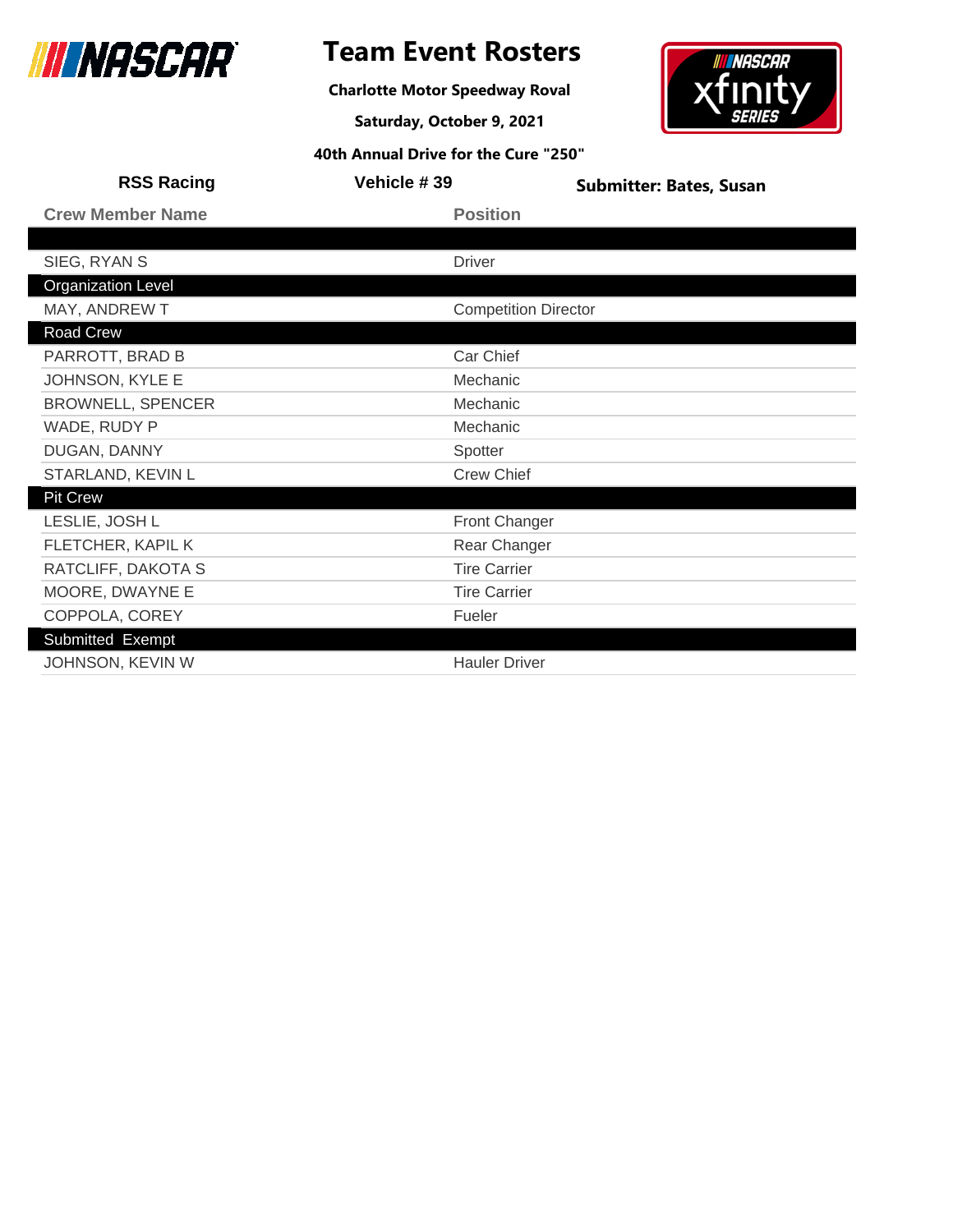

**Charlotte Motor Speedway Roval**

**Saturday, October 9, 2021**



| <b>Martins Motorsports</b> | Vehicle #44               | <b>Submitter: Martins, Tommy Joe</b> |
|----------------------------|---------------------------|--------------------------------------|
| <b>Crew Member Name</b>    | <b>Position</b>           |                                      |
|                            |                           |                                      |
| MARTINS, TOMMY JOE J       | <b>Driver</b>             |                                      |
| Road Crew                  |                           |                                      |
| PEPPER, DAVID N            | Spotter                   |                                      |
| LOPEZ, JAY E               | Mechanic                  |                                      |
| RISHER, ADAM D             | <b>Tire Technician</b>    |                                      |
| <b>BRANDT, MICHAEL J</b>   | Car Chief                 |                                      |
| STEWART, PAUL              | Mechanic                  |                                      |
| STILLMAN, DAN L            | <b>Crew Chief</b>         |                                      |
| <b>Pit Crew</b>            |                           |                                      |
| CASE, TAYLOR D             | <b>Front Changer</b>      |                                      |
| BALFANZ JR, GEORGE H       | Rear Changer              |                                      |
| HAYDEN, MICHAEL L          | <b>Tire Carrier</b>       |                                      |
| PAYNE, SCOTT W             | Fueler                    |                                      |
| TURNER, JEREMY B           | Jack                      |                                      |
| <b>Additional Spotter</b>  |                           |                                      |
| <b>MARTINS, CRAIG R</b>    | <b>Additional Spotter</b> |                                      |
| Submitted Exempt           |                           |                                      |
| SMITH, DANIEL E            | <b>Hauler Driver</b>      |                                      |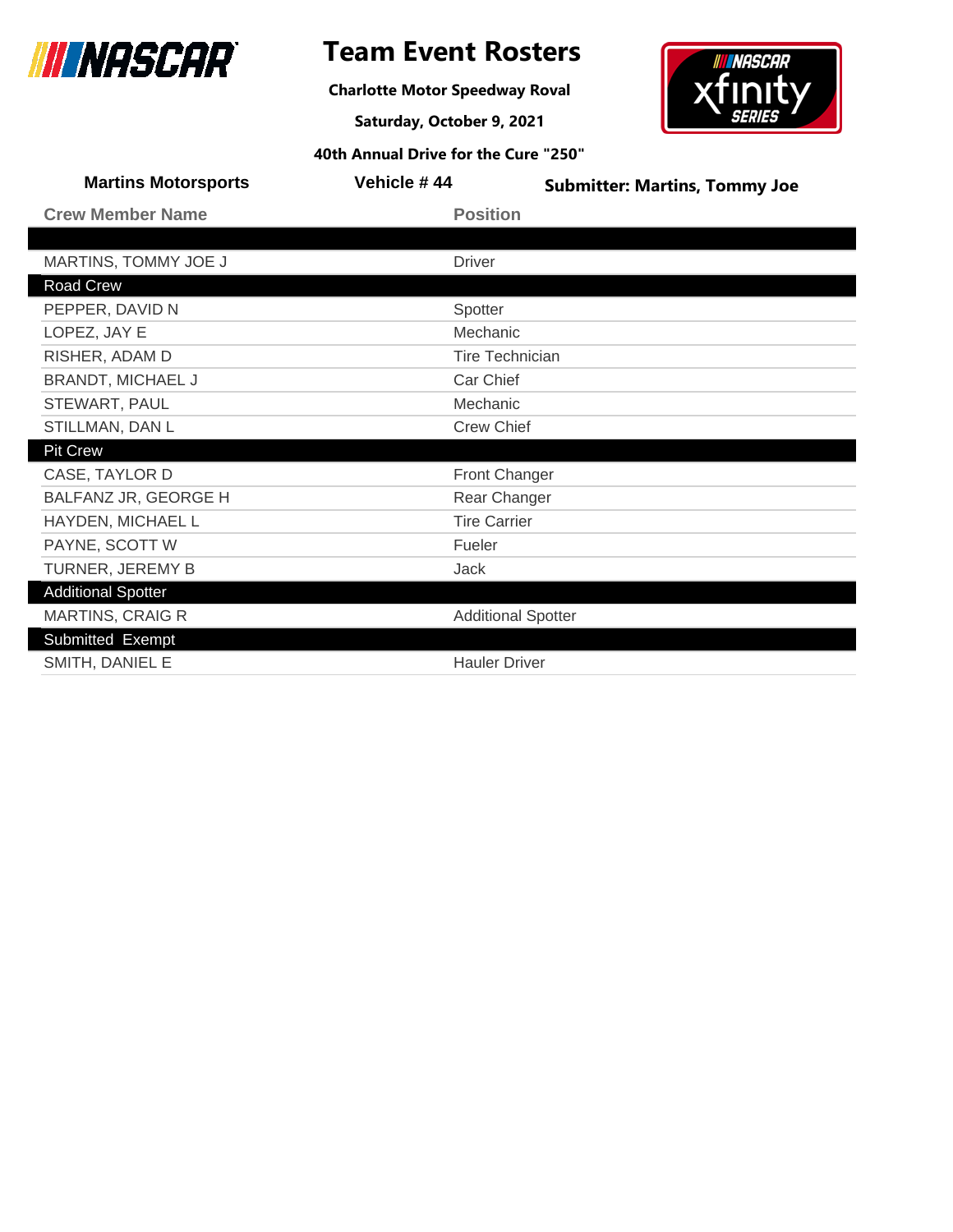

**Charlotte Motor Speedway Roval**

**Saturday, October 9, 2021**



| <b>Mike Harmon Racing</b> | Vehicle #47 |                             | <b>Submitter: Mixon, Denise</b> |
|---------------------------|-------------|-----------------------------|---------------------------------|
| <b>Crew Member Name</b>   |             | <b>Position</b>             |                                 |
|                           |             |                             |                                 |
| <b>WEATHERMAN, KYLE J</b> |             | <b>Driver</b>               |                                 |
| <b>Organization Level</b> |             |                             |                                 |
| HARMON, MIKE M            |             | <b>Competition Director</b> |                                 |
| Road Crew                 |             |                             |                                 |
| MICALE, TONY S            |             | Spotter                     |                                 |
| CRAWFORD, MICHAEL         |             | Tuner                       |                                 |
| VICK, JOHN B              |             | Mechanic                    |                                 |
| DRAKE, GINA               |             | <b>Interior Mechanic</b>    |                                 |
| JONES, ANDREW K           |             | <b>Tire Technician</b>      |                                 |
| TYSKA, MIKE M             |             | <b>Crew Chief</b>           |                                 |
| <b>Pit Crew</b>           |             |                             |                                 |
| <b>BULLINS, HUNTER M</b>  |             | Fueler                      |                                 |
| MCALISTER, ZAC Z          |             | Jack                        |                                 |
| PHILLIPS, MEQUEL          |             | <b>Tire Carrier</b>         |                                 |
| SELIG, CORY R             |             | Front Changer               |                                 |
| FRANCE, KEISTON P         |             | Rear Changer                |                                 |
| <b>Additional Spotter</b> |             |                             |                                 |
| WERTMAN, BRIAN M          |             | <b>Additional Spotter</b>   |                                 |
| Submitted Exempt          |             |                             |                                 |
| <b>GOTTFRIED, CRAIG G</b> |             | <b>Hauler Driver</b>        |                                 |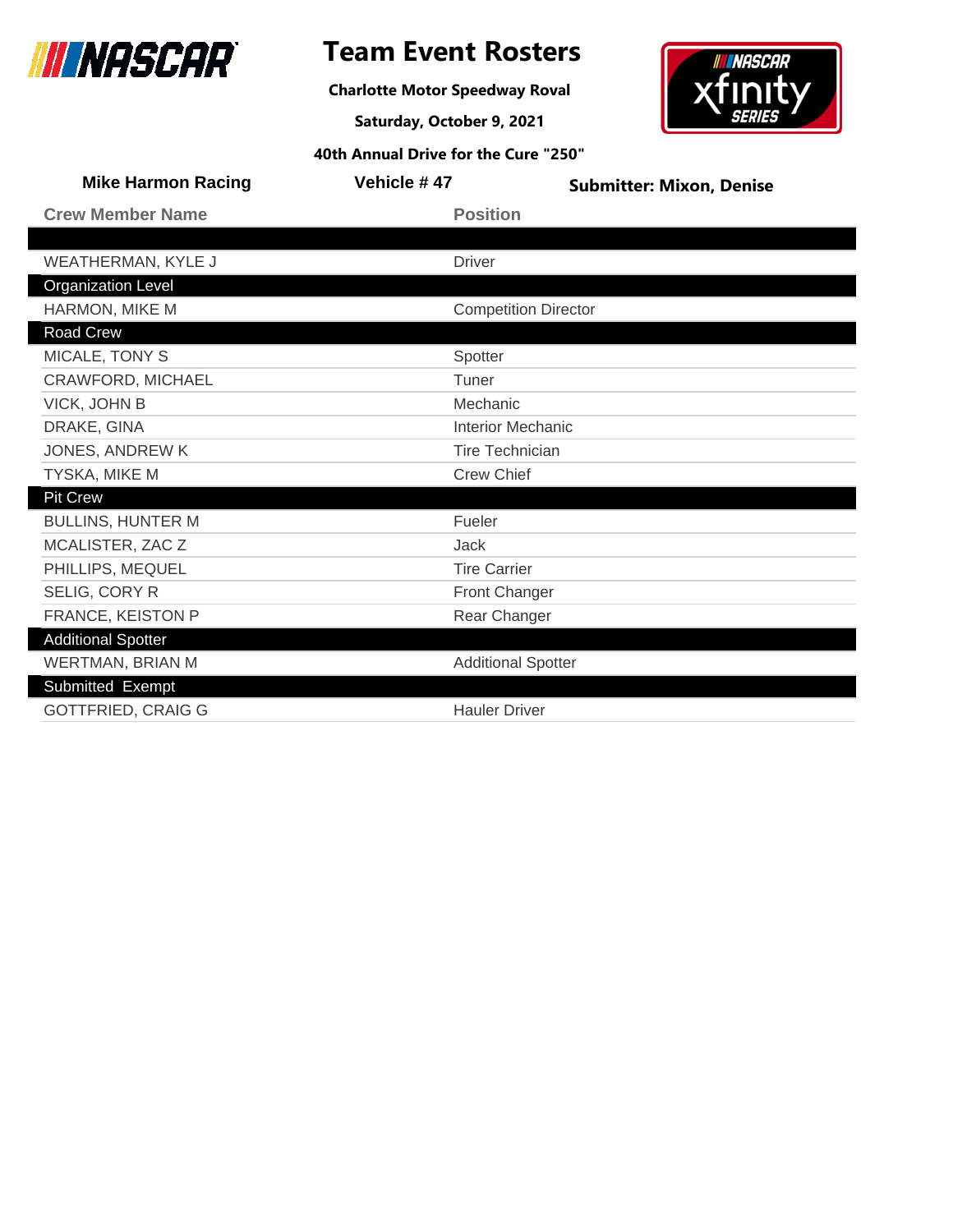

**Charlotte Motor Speedway Roval**

**Saturday, October 9, 2021**



| <b>Big Machine Racing</b>  | Vehicle #48            | <b>Submitter: Donahue, Patrick</b> |
|----------------------------|------------------------|------------------------------------|
| <b>Crew Member Name</b>    | <b>Position</b>        |                                    |
|                            |                        |                                    |
| <b>BUFORD, JADE M</b>      | <b>Driver</b>          |                                    |
| Road Crew                  |                        |                                    |
| <b>BARNWELL, KEITH R</b>   | Spotter                |                                    |
| <b>TUCKER, THOMAS J</b>    | Mechanic               |                                    |
| LESTER, BILLY JACK J       | Mechanic               |                                    |
| FURMAN, CHARLES T          | <b>Tire Technician</b> |                                    |
| DONAHUE, PATRICK J         | <b>Crew Chief</b>      |                                    |
| <b>Pit Crew</b>            |                        |                                    |
| <b>BONDS, DAKOTA W</b>     | <b>Front Changer</b>   |                                    |
| <b>GRIMALDO, JOSE</b>      | Rear Changer           |                                    |
| MRAK, DANIEL M             | Fueler                 |                                    |
| <b>CLAPPER, JUSTIN B</b>   | <b>Tire Carrier</b>    |                                    |
| PIERCE-BREWSTER, MARKUS A  | Jack                   |                                    |
| Submitted Exempt           |                        |                                    |
| <b>ICENHOUR, JEFFREY D</b> | <b>Hauler Driver</b>   |                                    |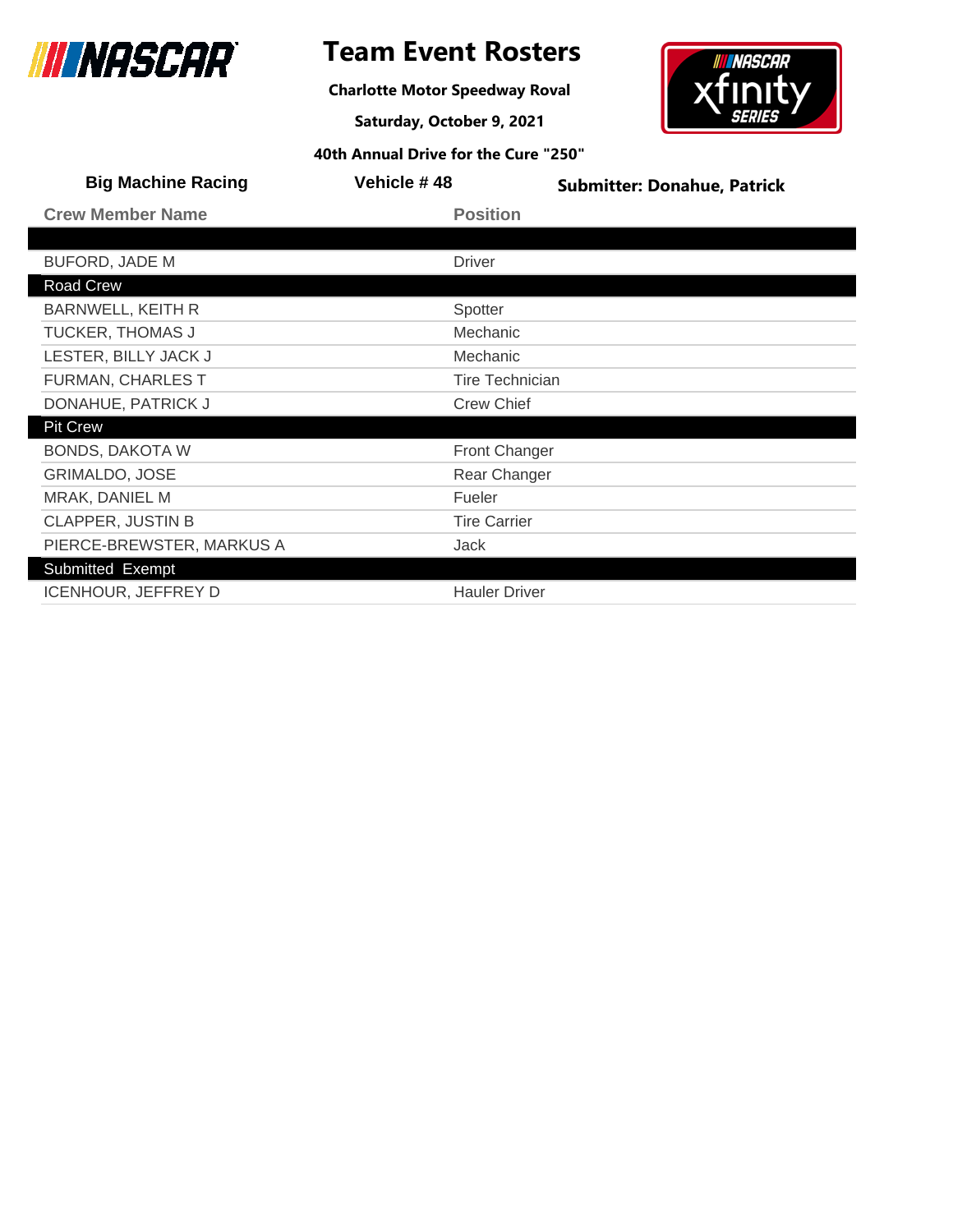

**Charlotte Motor Speedway Roval**

**Saturday, October 9, 2021**



| <b>Jeremy Clements Racing</b> | <b>Vehicle #51</b>     | <b>Submitter: Graziano, Phyllis</b> |
|-------------------------------|------------------------|-------------------------------------|
| <b>Crew Member Name</b>       | <b>Position</b>        |                                     |
|                               |                        |                                     |
| <b>CLEMENTS, JEREMY W</b>     | <b>Driver</b>          |                                     |
| Road Crew                     |                        |                                     |
| KURBAN JR, JOHN A             | Car Chief              |                                     |
| <b>CLEMENTS, TONY W</b>       | Engineer               |                                     |
| <b>HUGHES, CRAIG F</b>        | Mechanic               |                                     |
| FARROW, DAVID D               | <b>Tire Technician</b> |                                     |
| KESELOWSKI, BRIAN A           | Spotter                |                                     |
| SETZER, MARK C                | <b>Crew Chief</b>      |                                     |
| <b>Pit Crew</b>               |                        |                                     |
| NEWSOME, JERICK K             | Front Changer          |                                     |
| KINCAID, DANIEL B             | Rear Changer           |                                     |
| SIMMONS, MATTHEW J            | <b>Tire Carrier</b>    |                                     |
| WILLARD, JONATHAN L           | <b>Jack</b>            |                                     |
| ROZIER, RICKY D               | Fueler                 |                                     |
| Submitted Exempt              |                        |                                     |
| SMITH, JAMIE                  | <b>Hauler Driver</b>   |                                     |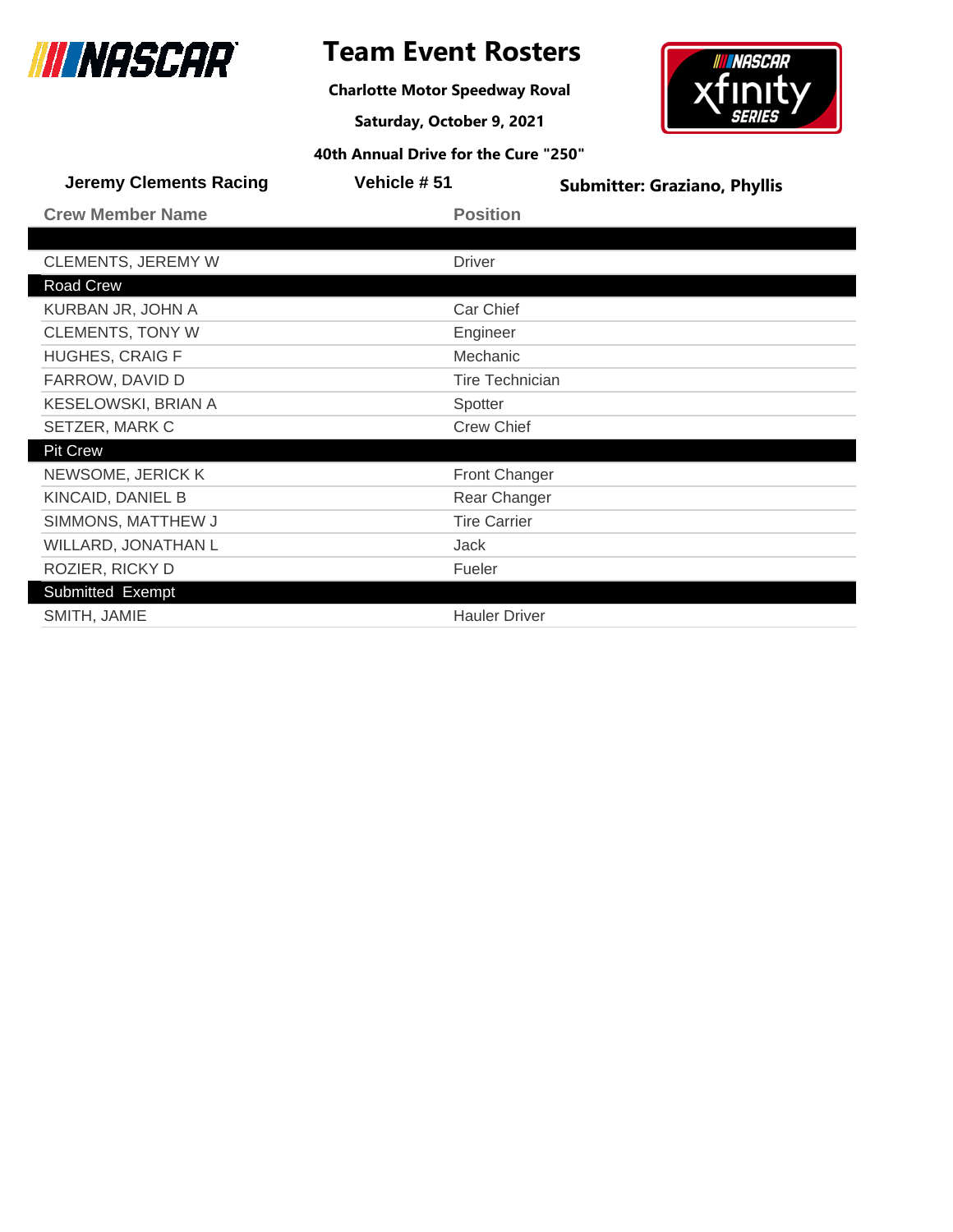

**Charlotte Motor Speedway Roval**

**Saturday, October 9, 2021**



| <b>Means Motorsports</b>  | Vehicle #52          | <b>Submitter: Gazaway, Kimberly</b> |
|---------------------------|----------------------|-------------------------------------|
| <b>Crew Member Name</b>   | <b>Position</b>      |                                     |
|                           |                      |                                     |
| <b>BOYD, SPENCER P</b>    | <b>Driver</b>        |                                     |
| <b>Organization Level</b> |                      |                                     |
| GAZAWAY, KIMBERLY D       | <b>Team Manager</b>  |                                     |
| Road Crew                 |                      |                                     |
| MEANS, JIMMY B            | Car Chief            |                                     |
| NELSON, STEVE W           | Tuner                |                                     |
| <b>BRADSHAW, RANDY</b>    | Spotter              |                                     |
| <b>BOND, CHARLES</b>      | Utility              |                                     |
| BROWN, TIM J              | <b>Crew Chief</b>    |                                     |
| <b>Pit Crew</b>           |                      |                                     |
| QUENDENO, DALANDA         | <b>Front Changer</b> |                                     |
| DANIELS, BREHANNA M       | Rear Changer         |                                     |
| HEALY, MICHAEL L          | <b>Tire Carrier</b>  |                                     |
| OTT, SAWYER J             | Jack                 |                                     |
| <b>BOND, CHARLES</b>      | Fueler               |                                     |
| Submitted Exempt          |                      |                                     |
| EICHELBERGER, KEVIN R     | <b>Hauler Driver</b> |                                     |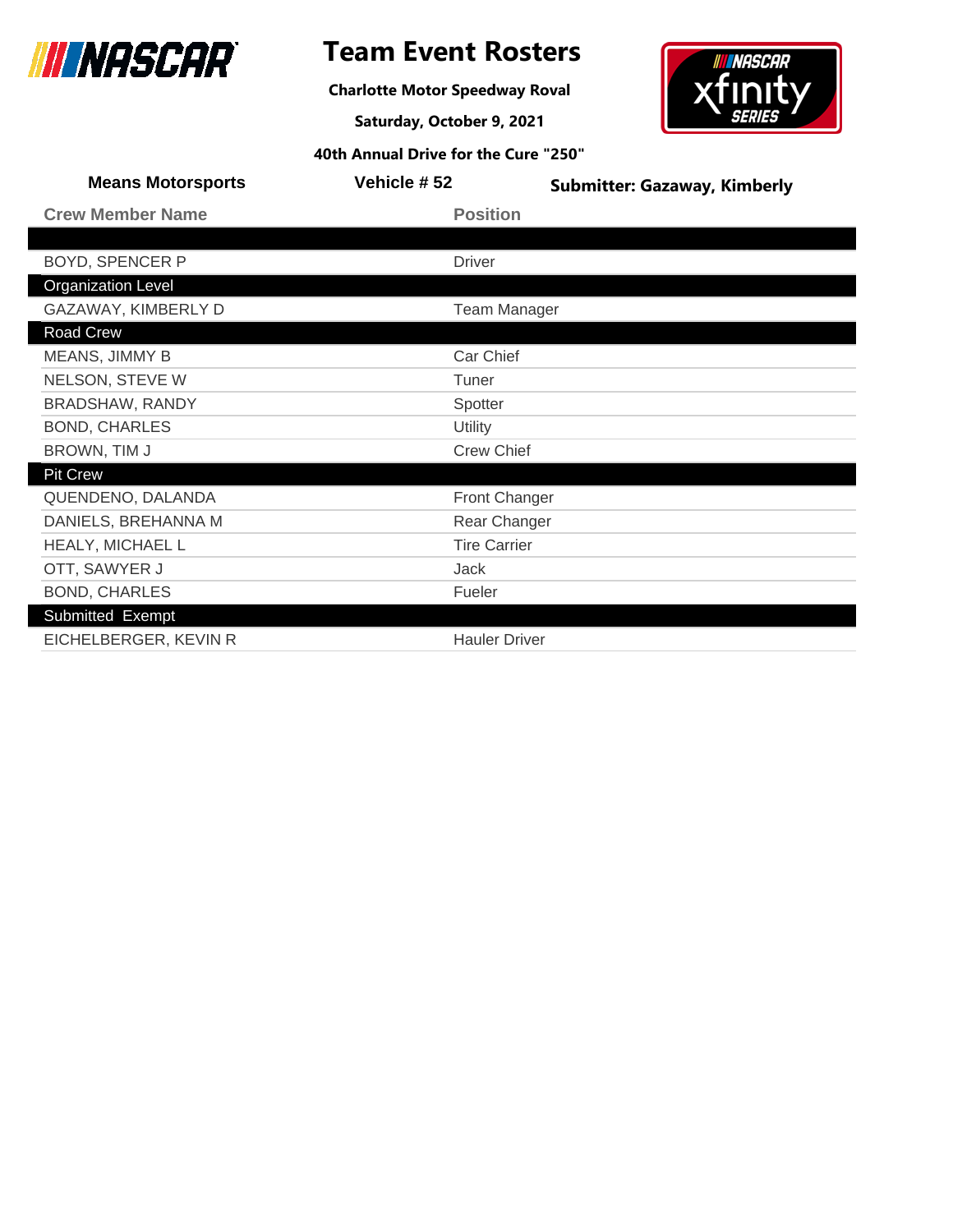

### **Team Event Rosters**

**Charlotte Motor Speedway Roval**

**Saturday, October 9, 2021**



| <b>Joe Gibbs Racing</b>   | Vehicle #54         | <b>Submitter: Barrick, Karen</b> |
|---------------------------|---------------------|----------------------------------|
| <b>Crew Member Name</b>   | <b>Position</b>     |                                  |
|                           |                     |                                  |
| GIBBS, TY R               | <b>Driver</b>       |                                  |
| <b>Organization Level</b> |                     |                                  |
| DESOUZA, STEVE F          |                     | <b>Competition Director</b>      |
| <b>Road Crew</b>          |                     |                                  |
| MARTIN, HAL M             | Spotter             |                                  |
| GAINEY, BRIAN K           | Car Chief           |                                  |
| FORTIER, KEITH L          | Mechanic            |                                  |
| LANHAM, JOHN W            | Mechanic            |                                  |
| ABRAHIMS, KYLE C          | Engineer            |                                  |
| <b>GAYLE, CHRIS W</b>     | <b>Crew Chief</b>   |                                  |
| <b>Pit Crew</b>           |                     |                                  |
| HATCHER, THOMAS C         |                     | <b>Front Changer</b>             |
| EDWARDS, DERRELL T        | <b>Jack</b>         |                                  |
| LIND, JAKE A              |                     | Rear Changer                     |
| DOWELL, DYLAN B           | <b>Tire Carrier</b> |                                  |
| WALKER, BAILEY B          | Fueler              |                                  |
| Back-up Pit Crew          |                     |                                  |
| LANHAM, JOHN W            |                     | Front Changer                    |
| GAINEY, BRIAN K           | Jack                |                                  |
| LANHAM, JOHN W            |                     | Rear Changer                     |
| FORTIER, KEITH L          | <b>Tire Carrier</b> |                                  |
| <b>GAINEY, BRIAN K</b>    | Fueler              |                                  |
| <b>Additional Spotter</b> |                     |                                  |
| <b>GREEN, MARK S</b>      |                     | <b>Additional Spotter</b>        |
| Submitted Exempt          |                     |                                  |
| SHELBURNE, JOHN           |                     | <b>Hauler Driver</b>             |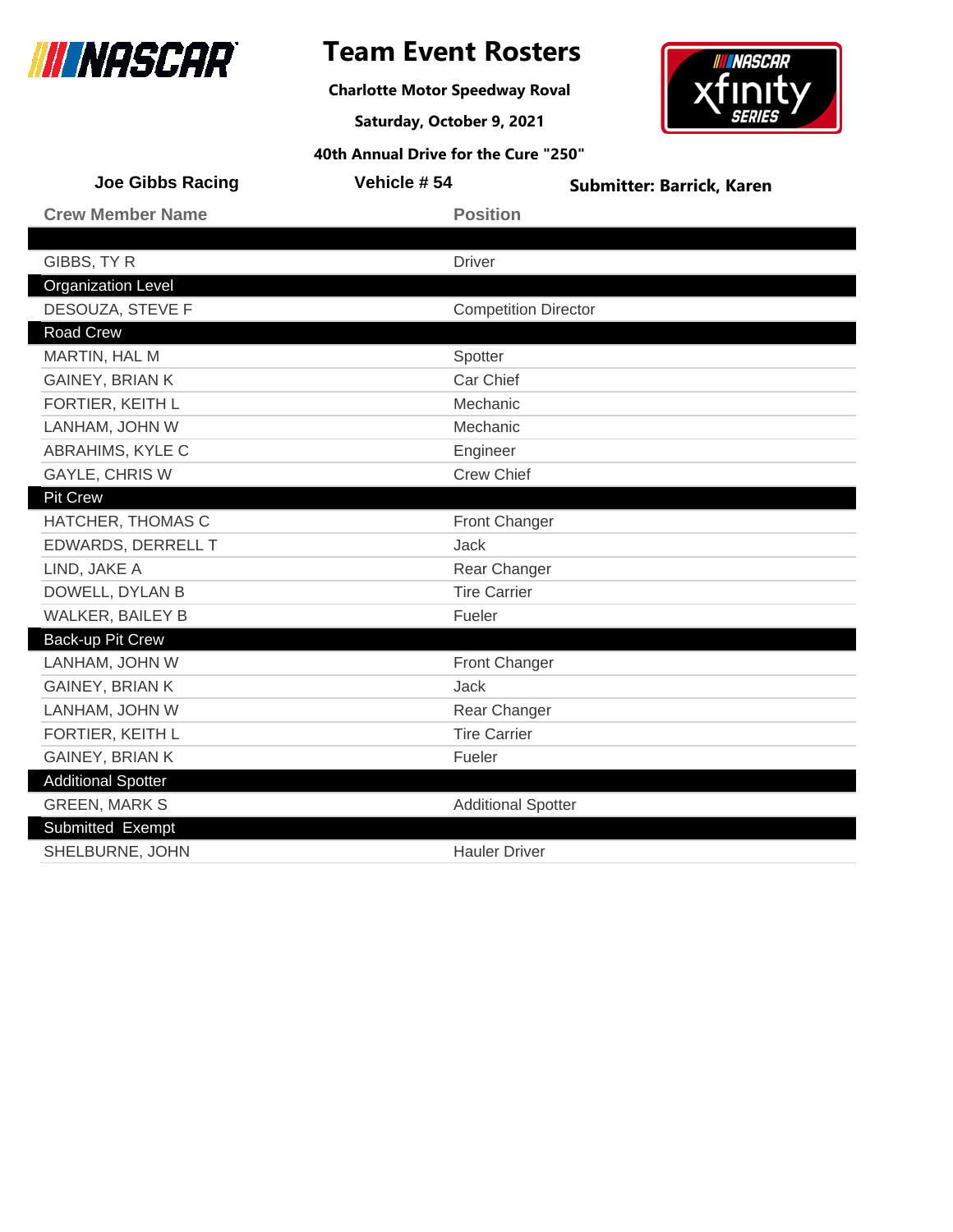

**Charlotte Motor Speedway Roval**

**Saturday, October 9, 2021**



| <b>Hattori Racing Enterprises</b> | Vehicle #61               | Submitter: Weinrich, Josh |
|-----------------------------------|---------------------------|---------------------------|
| <b>Crew Member Name</b>           | <b>Position</b>           |                           |
|                                   |                           |                           |
| HILL, AUSTIN E                    | <b>Driver</b>             |                           |
| <b>Organization Level</b>         |                           |                           |
| POPE, GRAYSON K                   | <b>Technical Director</b> |                           |
| Road Crew                         |                           |                           |
| POOLE, TREY R                     | Spotter                   |                           |
| SCHUTTE, RONALD E                 | <b>Tire Technician</b>    |                           |
| CAVITCH, BRANDON M                | <b>Front End Mechanic</b> |                           |
| SPENCER, BILL T                   | Underneath Mechanic       |                           |
| CASADA, ZACHARY N                 | Mechanic                  |                           |
| MCCARTY, DAVID L                  | <b>Crew Chief</b>         |                           |
| <b>Pit Crew</b>                   |                           |                           |
| NELSON, JACOB H                   | <b>Front Changer</b>      |                           |
| PLANK, CHARLES G                  | <b>Tire Carrier</b>       |                           |
| MCFADDEN, MARSHALL M              | Jack                      |                           |
| HOUSTON, KENYATTA                 | Rear Changer              |                           |
| PECH, JOSHUA R                    | Fueler                    |                           |
| Submitted Exempt                  |                           |                           |
| ERWIN, RAY A                      | <b>Hauler Driver</b>      |                           |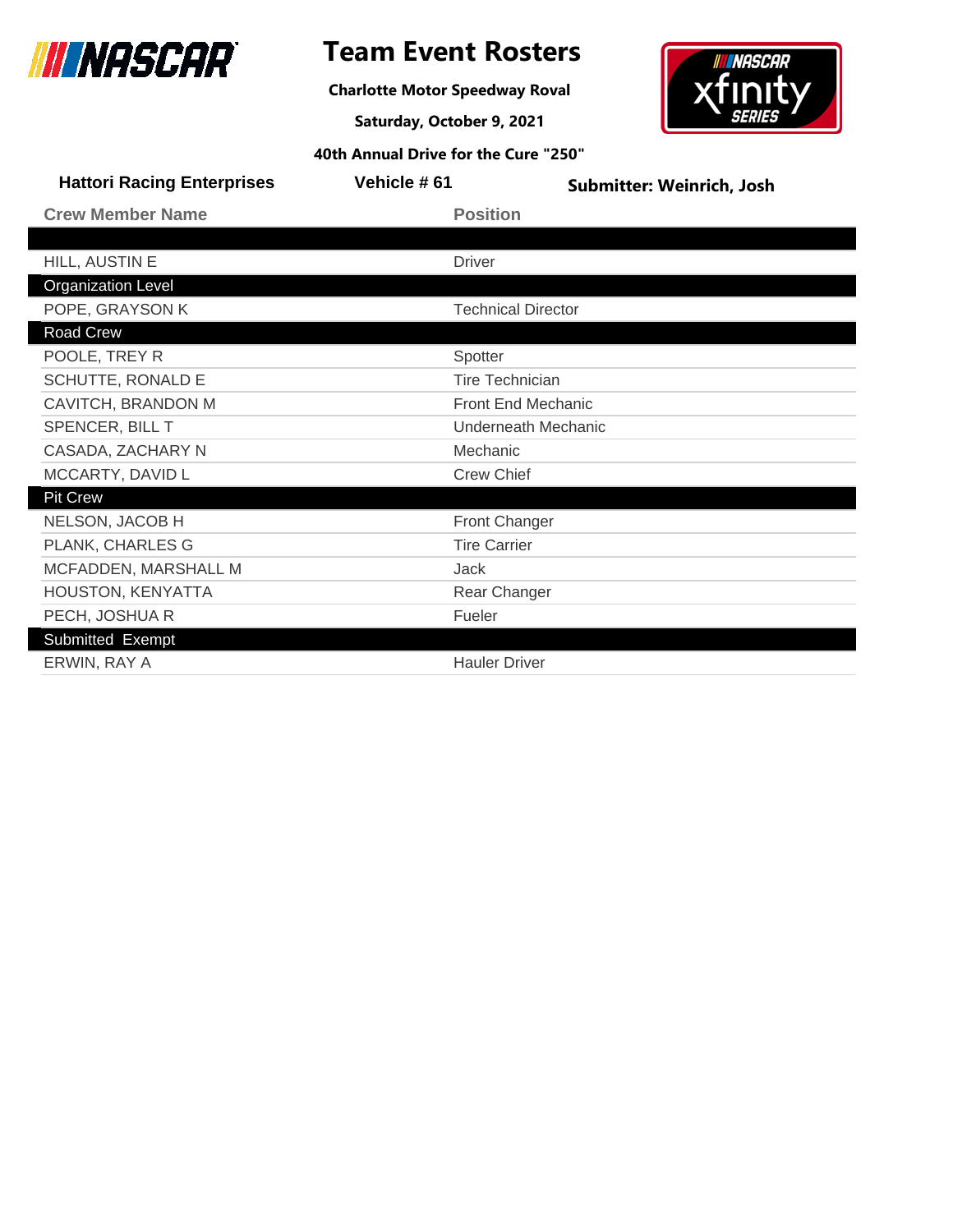

**Charlotte Motor Speedway Roval**

**Saturday, October 9, 2021**



| <b>Motorsports Business</b><br><b>Management</b> | Vehicle #66            | <b>Submitter: Hoskin, Skippy</b> |
|--------------------------------------------------|------------------------|----------------------------------|
| <b>Crew Member Name</b>                          | <b>Position</b>        |                                  |
|                                                  |                        |                                  |
| <b>HEZEMANS, LORIS</b>                           | <b>Driver</b>          |                                  |
| Road Crew                                        |                        |                                  |
| <b>COLEMAN, JAMES R</b>                          | Spotter                |                                  |
| COLELLO, CODY J                                  | Car Chief              |                                  |
| HADLEY, LANDON                                   | Mechanic               |                                  |
| MECCA, ZACHARY J                                 | Utility                |                                  |
| <b>GOULET, TIMOTHY J</b>                         | <b>Tire Technician</b> |                                  |
| CONTARINO, MICHAEL A                             | <b>Crew Chief</b>      |                                  |
| <b>Pit Crew</b>                                  |                        |                                  |
| PODLASKI, TYLER S                                | Front Changer          |                                  |
| CARNEY, JABARIK                                  | Jack                   |                                  |
| WIEDENHOEFT, TYLER D                             | Fueler                 |                                  |
| DONOVAN, WARREN T                                | <b>Tire Carrier</b>    |                                  |
| MORAWSKI, MICHAEL A                              | Rear Changer           |                                  |
| Submitted Exempt                                 |                        |                                  |
| MILLER, ROBERT J                                 | <b>Hauler Driver</b>   |                                  |
| REAUME, JOSH R                                   | <b>Hauler Driver</b>   |                                  |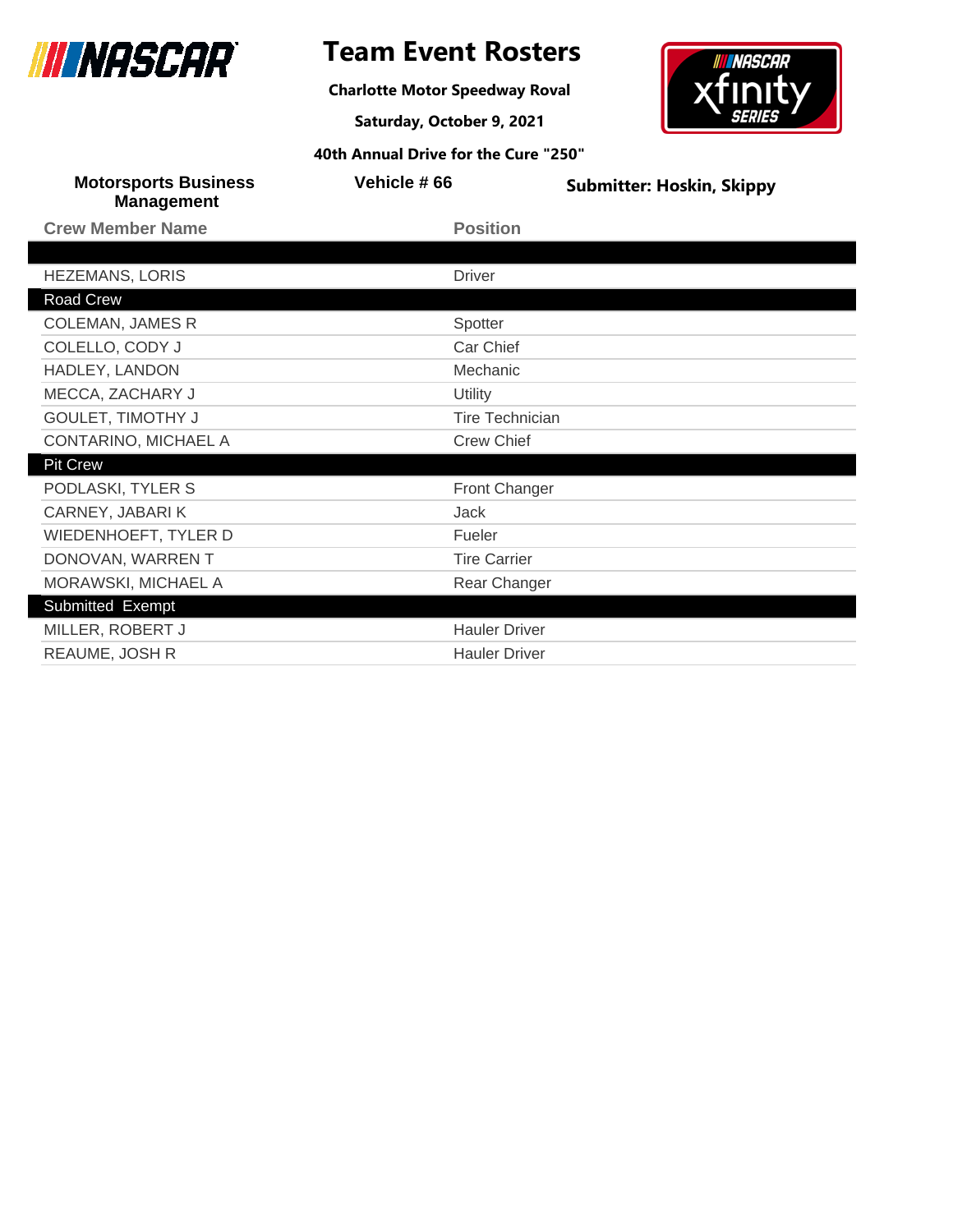

**Charlotte Motor Speedway Roval**

**Saturday, October 9, 2021**



| <b>Brandonbilt Motorsports</b> | Vehicle #68            | <b>Submitter: Fern, Cfern</b> |  |
|--------------------------------|------------------------|-------------------------------|--|
| <b>Crew Member Name</b>        | <b>Position</b>        |                               |  |
|                                |                        |                               |  |
| <b>BROWN, BRANDON L</b>        | <b>Driver</b>          |                               |  |
| <b>Organization Level</b>      |                        |                               |  |
| FERN, COLLIN M                 | <b>Team Manager</b>    |                               |  |
| Road Crew                      |                        |                               |  |
| SHEFFER II, DAN B              | Spotter                |                               |  |
| <b>BRACKEN, RB</b>             | Car Chief              |                               |  |
| DAWSON, STEVEN G               | Front End Mechanic     |                               |  |
| <b>INFINGER, TONY J</b>        | Underneath Mechanic    |                               |  |
| SULIGA, STEPHEN R              | <b>Tire Technician</b> |                               |  |
| RANDOLPH, DOUG M               | <b>Crew Chief</b>      |                               |  |
| <b>Pit Crew</b>                |                        |                               |  |
| ANDERSON, IAN I                | Fueler                 |                               |  |
| FIEDLER, JUSTIN C              | Rear Changer           |                               |  |
| HOUK, JAMES E                  | <b>Tire Carrier</b>    |                               |  |
| POWER, KYLE J                  | Front Changer          |                               |  |
| <b>WARRICK, DOUG A</b>         | Jack                   |                               |  |
| Submitted Exempt               |                        |                               |  |
| THORPE, CARLTON S              | <b>Hauler Driver</b>   |                               |  |
| CLARKE, DAVID P                | <b>Hauler Driver</b>   |                               |  |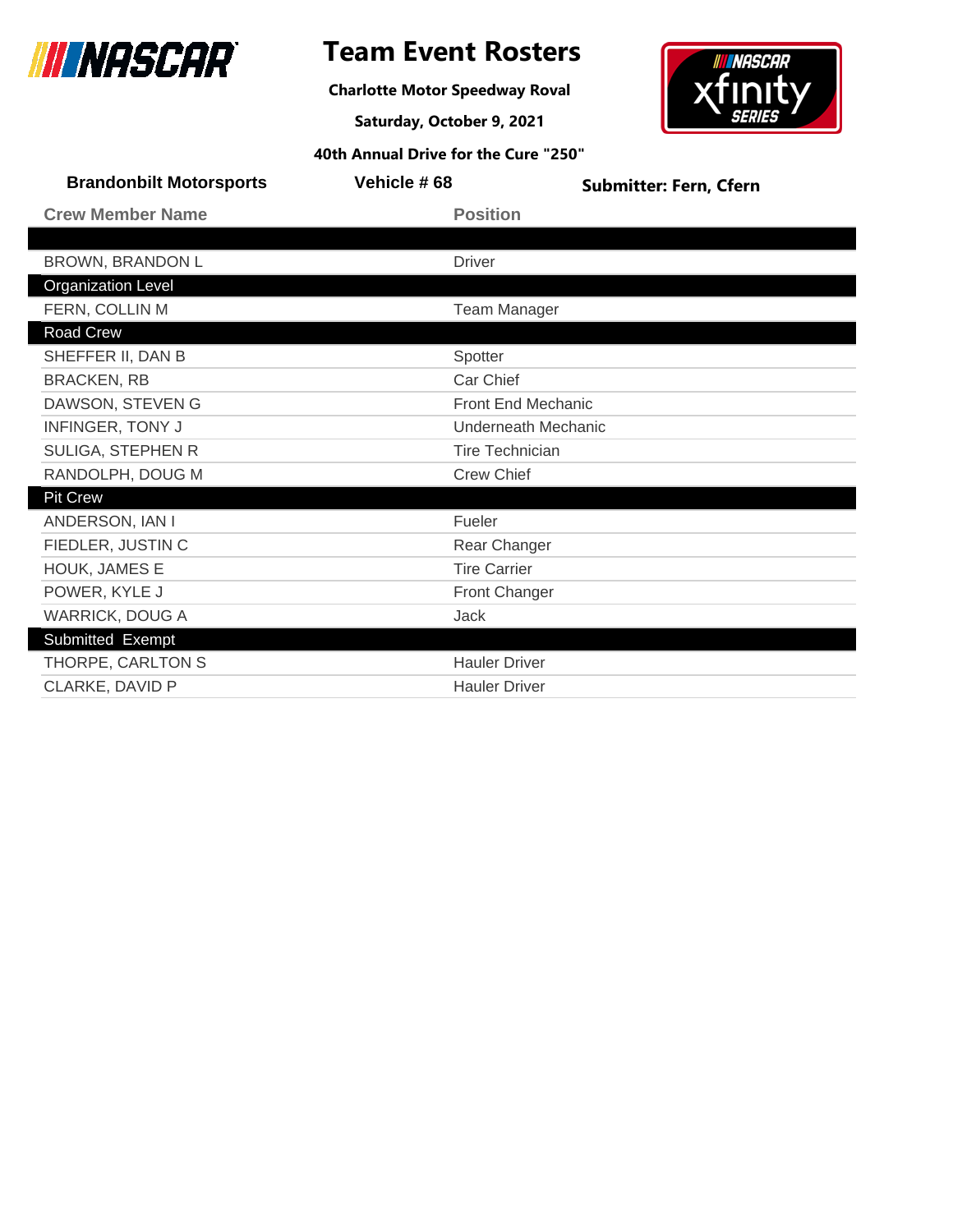

**Charlotte Motor Speedway Roval**

**Saturday, October 9, 2021**



| <b>JR Motorsports</b>     | Vehicle #7 | <b>Submitter: Steffen, Steven</b> |
|---------------------------|------------|-----------------------------------|
| <b>Crew Member Name</b>   |            | <b>Position</b>                   |
|                           |            |                                   |
| ALLGAIER, JUSTIN M        |            | <b>Driver</b>                     |
| <b>Organization Level</b> |            |                                   |
| PEMBERTON, RYAN P         |            | <b>Competition Director</b>       |
| <b>Road Crew</b>          |            |                                   |
| D'HONDT, EDDIE J          |            | Spotter                           |
| HART, ALLEN T             |            | Engineer                          |
| JONES, CODY L             |            | Engineer                          |
| ALONZO, ANTHONY E         |            | Mechanic                          |
| HORTON, JOSHUA B          |            | Mechanic                          |
| <b>BURDETT, JASON M</b>   |            | <b>Crew Chief</b>                 |
| <b>Pit Crew</b>           |            |                                   |
| TASSER, DONNIE F          |            | <b>Front Changer</b>              |
| BARNETTE, RJ              |            | <b>Tire Carrier</b>               |
| TEAGUE, CALVIN            |            | Rear Changer                      |
| JOHNSON, BRANDON L        |            | <b>Jack</b>                       |
| HARDER, BRANDON D         |            | Fueler                            |
| Back-up Pit Crew          |            |                                   |
| HALL, JAFAR D             |            | <b>Front Changer</b>              |
| HOLMAN, ALLEN E           |            | <b>Tire Carrier</b>               |
| <b>BACKUS, DAWSON I</b>   |            | Rear Changer                      |
| RIDDLE, JAMES             |            | Jack                              |
| TILLEY, DAVID S           |            | Fueler                            |
| <b>Additional Spotter</b> |            |                                   |
| ALLGAIER, MICHAEL L       |            | <b>Additional Spotter</b>         |
| Submitted Exempt          |            |                                   |
| ARMSTRONG, MARK E         |            | <b>Hauler Driver</b>              |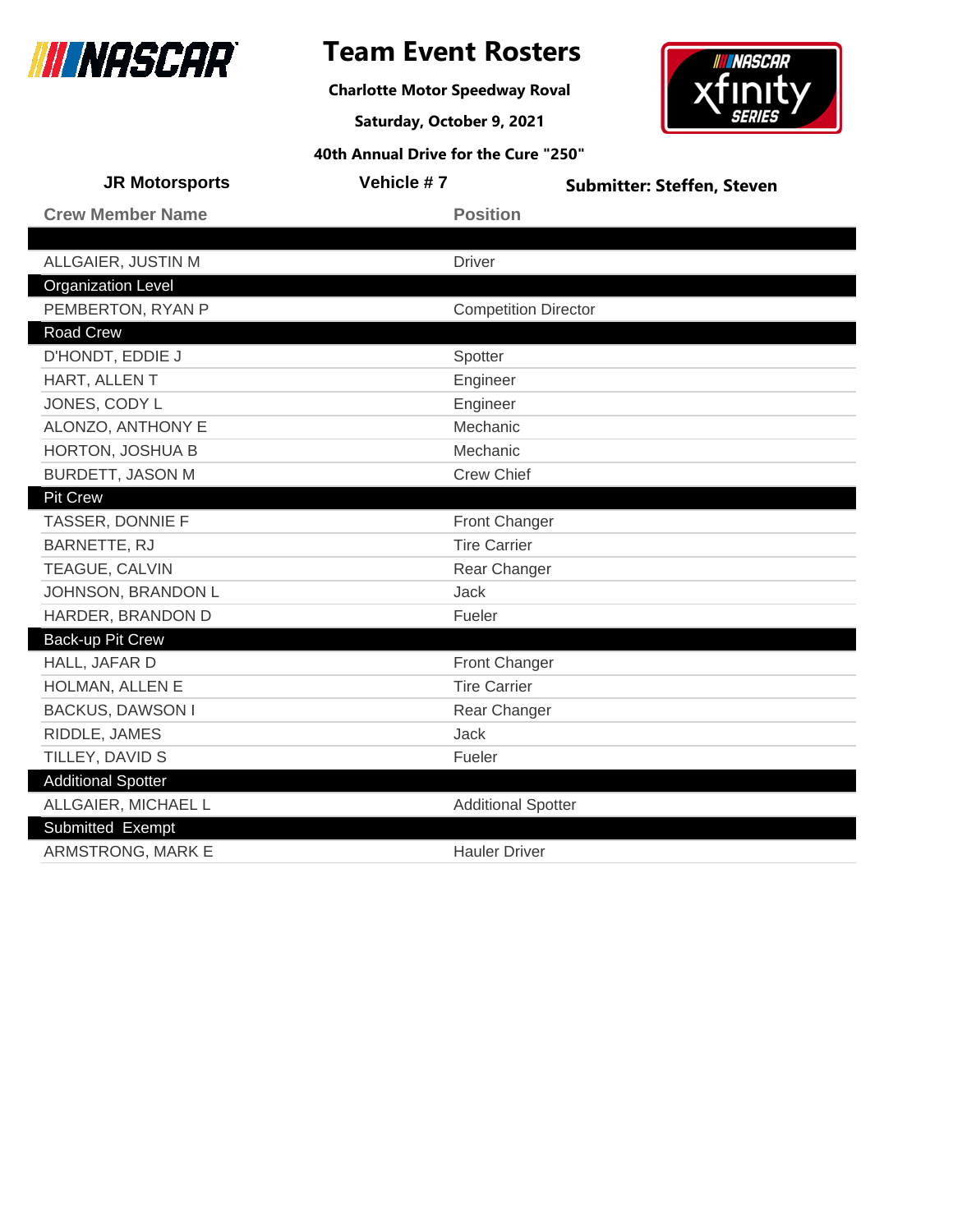

**Charlotte Motor Speedway Roval**

**Saturday, October 9, 2021**



| <b>Crew Member Name</b><br><b>Position</b><br><b>GAULDING, GRAY G</b><br><b>Driver</b><br><b>Organization Level</b><br>HARMON, MIKE M<br><b>Competition Director</b><br><b>Road Crew</b><br>HARMON-MIXON, DENISE<br>Spotter<br>Mechanic<br>JEWETT, ED H<br>HEIN, BARBARA A<br>Mechanic<br>DRAKE, PATRICK<br>Mechanic<br>BELL, RYAN P<br><b>Crew Chief</b> | <b>Mike Harmon Racing</b> | Vehicle #74 | <b>Submitter: Mixon, Denise</b> |
|-----------------------------------------------------------------------------------------------------------------------------------------------------------------------------------------------------------------------------------------------------------------------------------------------------------------------------------------------------------|---------------------------|-------------|---------------------------------|
|                                                                                                                                                                                                                                                                                                                                                           |                           |             |                                 |
|                                                                                                                                                                                                                                                                                                                                                           |                           |             |                                 |
|                                                                                                                                                                                                                                                                                                                                                           |                           |             |                                 |
|                                                                                                                                                                                                                                                                                                                                                           |                           |             |                                 |
|                                                                                                                                                                                                                                                                                                                                                           |                           |             |                                 |
|                                                                                                                                                                                                                                                                                                                                                           |                           |             |                                 |
|                                                                                                                                                                                                                                                                                                                                                           |                           |             |                                 |
|                                                                                                                                                                                                                                                                                                                                                           |                           |             |                                 |
|                                                                                                                                                                                                                                                                                                                                                           |                           |             |                                 |
|                                                                                                                                                                                                                                                                                                                                                           |                           |             |                                 |
|                                                                                                                                                                                                                                                                                                                                                           |                           |             |                                 |
|                                                                                                                                                                                                                                                                                                                                                           | <b>Pit Crew</b>           |             |                                 |
| O'LEARY, BREANNA N<br><b>Front Changer</b>                                                                                                                                                                                                                                                                                                                |                           |             |                                 |
| FUNDERBURK, QUINTA D<br>Jack                                                                                                                                                                                                                                                                                                                              |                           |             |                                 |
| COOK, MICHAEL J<br>Rear Changer                                                                                                                                                                                                                                                                                                                           |                           |             |                                 |
| LUNGMUS, JAMES E<br><b>Tire Carrier</b>                                                                                                                                                                                                                                                                                                                   |                           |             |                                 |
| Submitted Exempt                                                                                                                                                                                                                                                                                                                                          |                           |             |                                 |
| VANDALL, JOHN A<br><b>Hauler Driver</b>                                                                                                                                                                                                                                                                                                                   |                           |             |                                 |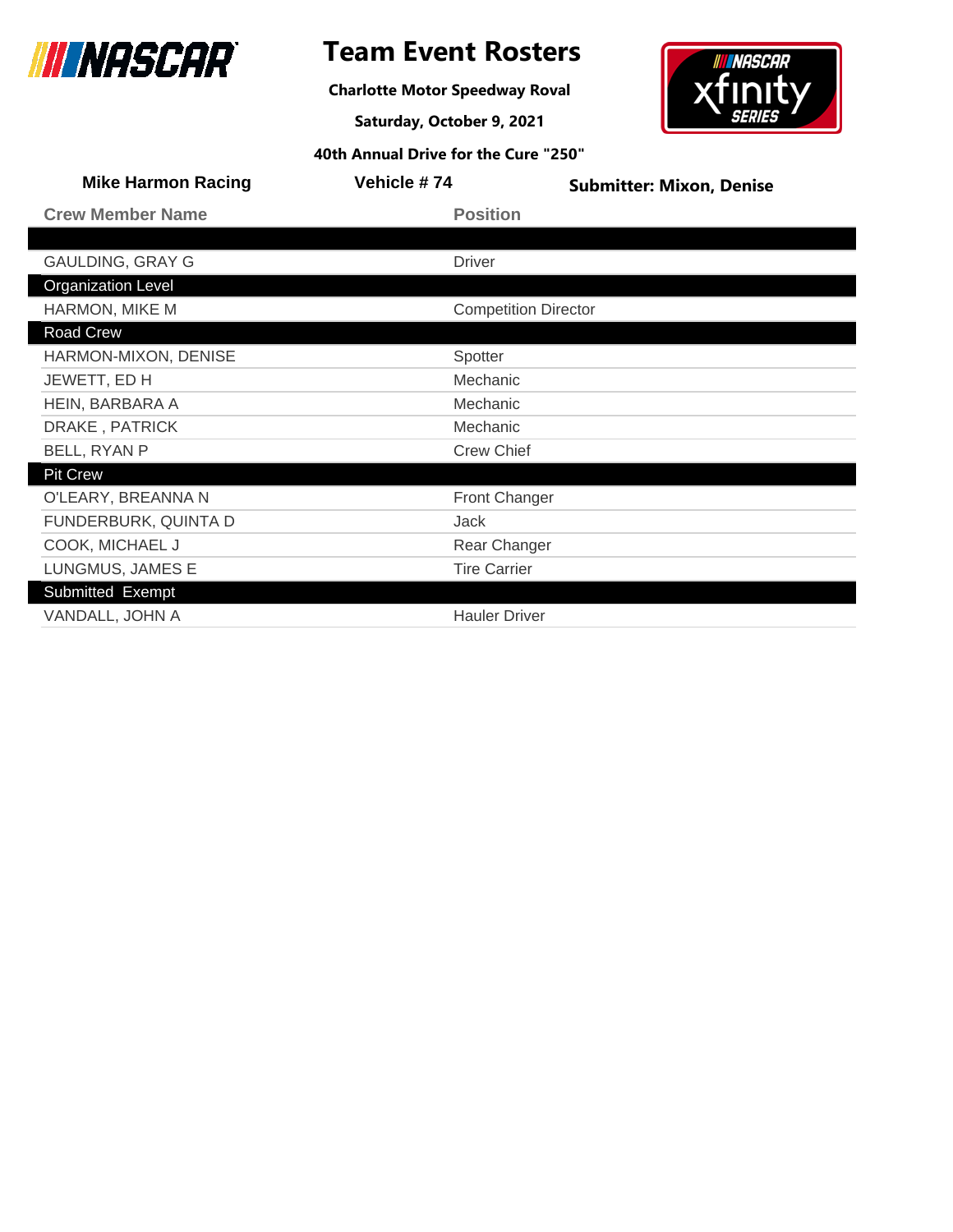

**Charlotte Motor Speedway Roval**

**Saturday, October 9, 2021**



| <b>JR Motorsports</b>     | Vehicle #8                  | <b>Submitter: Steffen, Steven</b> |
|---------------------------|-----------------------------|-----------------------------------|
| <b>Crew Member Name</b>   | <b>Position</b>             |                                   |
|                           |                             |                                   |
| MAYER, SAM A              | <b>Driver</b>               |                                   |
| <b>Organization Level</b> |                             |                                   |
| PEMBERTON, RYAN P         | <b>Competition Director</b> |                                   |
| <b>Road Crew</b>          |                             |                                   |
| BOYD II, TAB A            | Spotter                     |                                   |
| OVERSTREET, ANDREW J      | Engineer                    |                                   |
| STUART, CHRISTOPHER M     | Engineer                    |                                   |
| EARNHARDT JR, DANNY R     | Mechanic                    |                                   |
| SUMNER, DAVE S            | Mechanic                    |                                   |
| MOYER, TAYLOR C           | <b>Crew Chief</b>           |                                   |
| <b>Pit Crew</b>           |                             |                                   |
| ANDERSON, BLAINE          | <b>Front Changer</b>        |                                   |
| <b>GRIER, BRANDON</b>     | <b>Tire Carrier</b>         |                                   |
| OSSOWSKI, ORANE           | Rear Changer                |                                   |
| LUDWIG, ERIC M            | Jack                        |                                   |
| PASUT, ANTHONY            | Fueler                      |                                   |
| Back-up Pit Crew          |                             |                                   |
| HALL, JAFAR D             | <b>Front Changer</b>        |                                   |
| HOLMAN, ALLEN E           | <b>Tire Carrier</b>         |                                   |
| <b>BACKUS, DAWSON I</b>   | Rear Changer                |                                   |
| RIDDLE, JAMES             | Jack                        |                                   |
| TILLEY, DAVID S           | Fueler                      |                                   |
| <b>Additional Spotter</b> |                             |                                   |
| REINER, JASON B           | <b>Additional Spotter</b>   |                                   |
| Submitted Exempt          |                             |                                   |
| <b>WADDELL, CHRIS A</b>   | <b>Hauler Driver</b>        |                                   |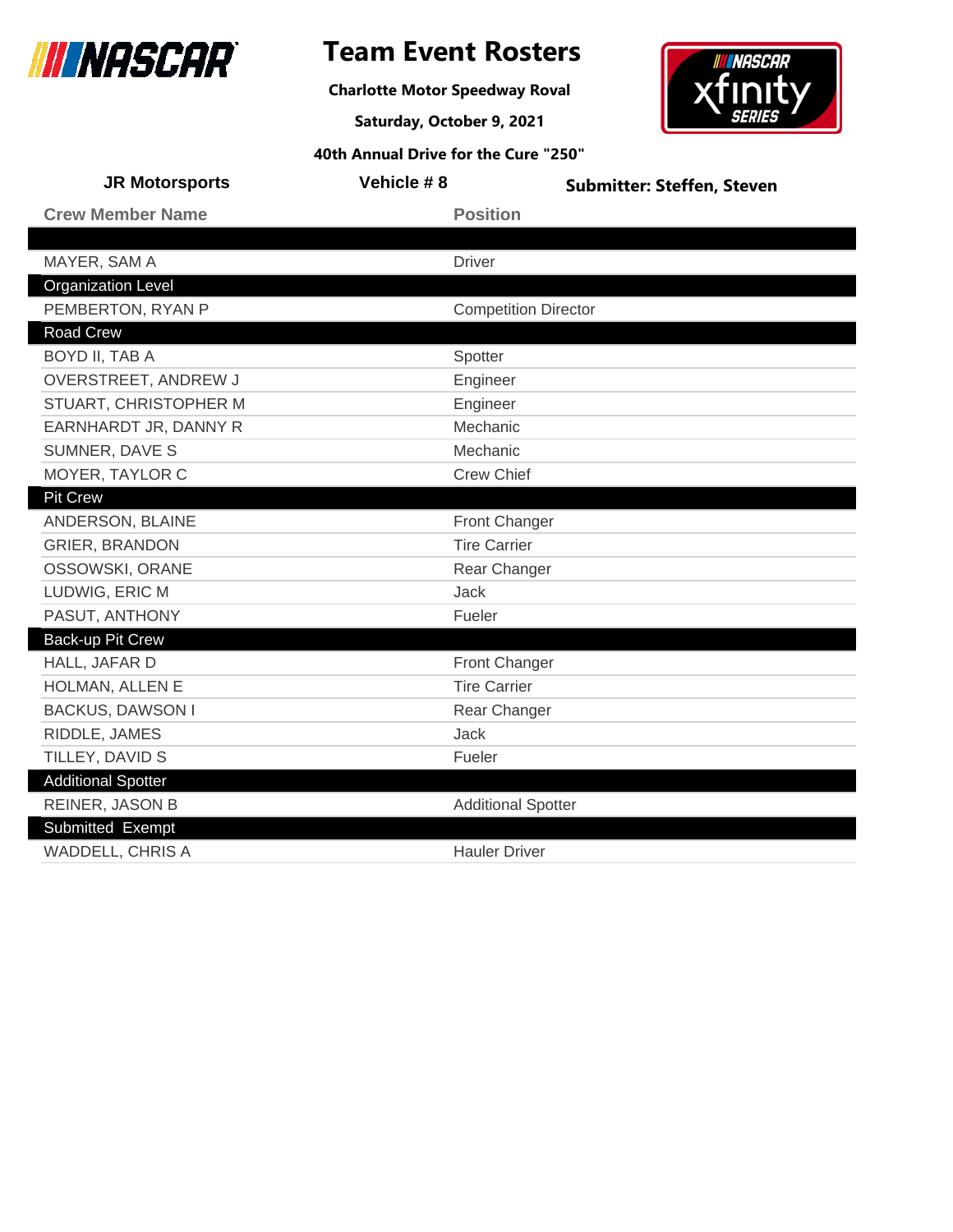

**Charlotte Motor Speedway Roval**

**Saturday, October 9, 2021**



| <b>JR Motorsports</b>     | Vehicle #9                  | <b>Submitter: Steffen, Steven</b> |
|---------------------------|-----------------------------|-----------------------------------|
| <b>Crew Member Name</b>   | <b>Position</b>             |                                   |
|                           |                             |                                   |
| <b>GRAGSON, NOAH Q</b>    | <b>Driver</b>               |                                   |
| <b>Organization Level</b> |                             |                                   |
| PEMBERTON, RYAN P         | <b>Competition Director</b> |                                   |
| <b>Road Crew</b>          |                             |                                   |
| MONN, TYLER A             | Spotter                     |                                   |
| <b>BELL, PHILLIP T</b>    | Engineer                    |                                   |
| MCHUGH, AEDAN K           | Engineer                    |                                   |
| SHEA, CORY M              | Mechanic                    |                                   |
| DEXTRAZE, RYAN R          | Mechanic                    |                                   |
| ELENZ, DAVID T            | <b>Crew Chief</b>           |                                   |
| <b>Pit Crew</b>           |                             |                                   |
| BRZOZOWSKI, SCOTT A       | <b>Front Changer</b>        |                                   |
| ERSPAMER, JARED           | <b>Tire Carrier</b>         |                                   |
| AVRIT, CHAD A             | Rear Changer                |                                   |
| <b>SEMKE, TYLER</b>       | Jack                        |                                   |
| <b>GIANNINOTO, JOHN S</b> | Fueler                      |                                   |
| Back-up Pit Crew          |                             |                                   |
| HALL, JAFAR D             | <b>Front Changer</b>        |                                   |
| HOLMAN, ALLEN E           | <b>Tire Carrier</b>         |                                   |
| <b>BACKUS, DAWSON I</b>   | Rear Changer                |                                   |
| RIDDLE, JAMES             | <b>Jack</b>                 |                                   |
| TILLEY, DAVID S           | Fueler                      |                                   |
| <b>Additional Spotter</b> |                             |                                   |
| CHASTAIN, CHAD J          | <b>Additional Spotter</b>   |                                   |
| Submitted Exempt          |                             |                                   |
| LOWE, ADAM J              | <b>Hauler Driver</b>        |                                   |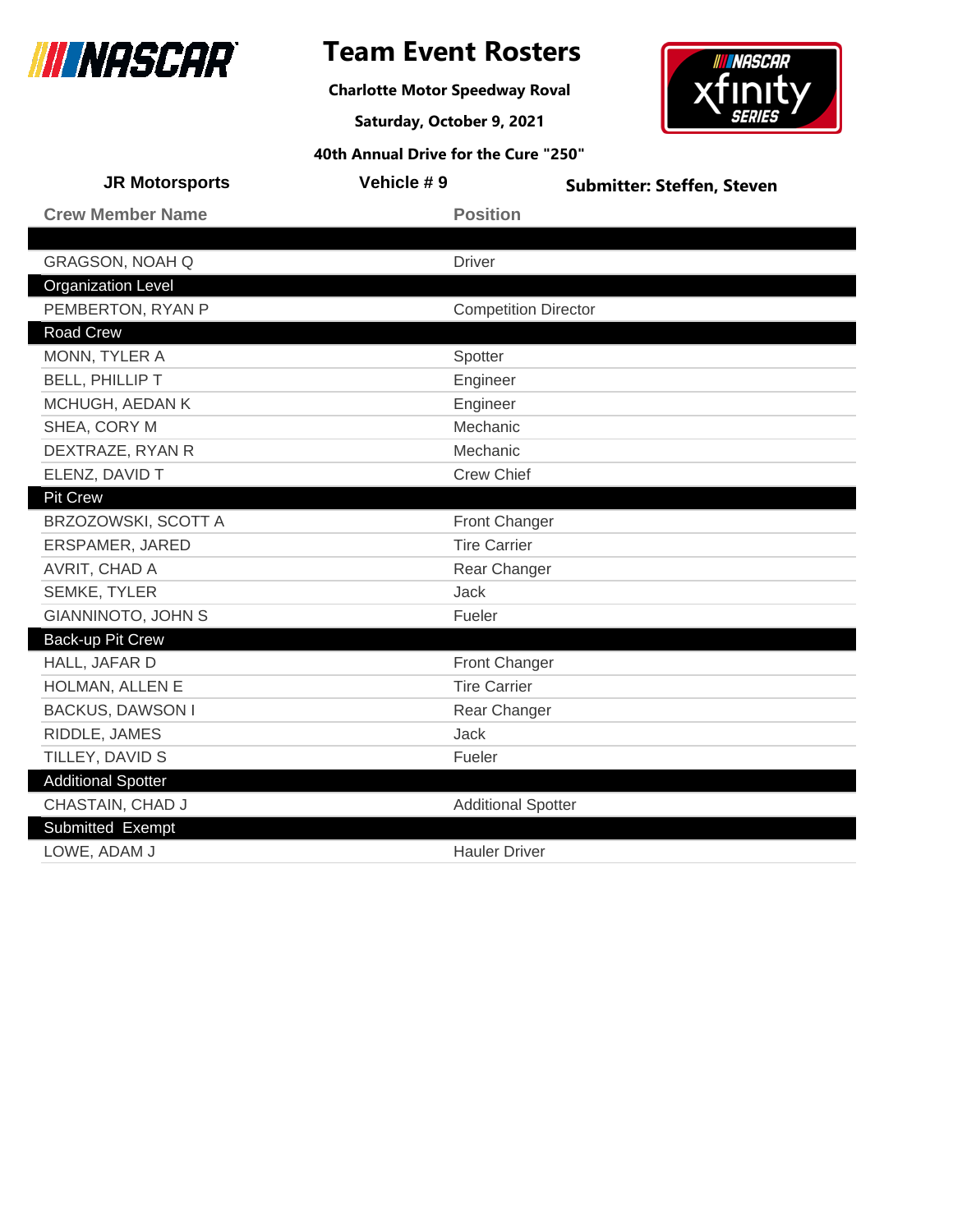

**Charlotte Motor Speedway Roval**

**Saturday, October 9, 2021**



| <b>DGM Racing</b>         | Vehicle #90          | <b>Submitter: Gosselin, Michelle</b> |  |
|---------------------------|----------------------|--------------------------------------|--|
| <b>Crew Member Name</b>   | <b>Position</b>      |                                      |  |
|                           |                      |                                      |  |
| PARDUS, PRESTON J         | <b>Driver</b>        |                                      |  |
| Road Crew                 |                      |                                      |  |
| DRAGO, JAMES A            | Spotter              |                                      |  |
| PURKEY, GREG E            | Car Chief            |                                      |  |
| SHIRAH, CHESTER L         | Mechanic             |                                      |  |
| LEACH, KENNETH            | Mechanic             |                                      |  |
| TIMMERMAN, ALEX F         | Mechanic             |                                      |  |
| FURR, TONY L              | <b>Crew Chief</b>    |                                      |  |
| <b>Pit Crew</b>           |                      |                                      |  |
| <b>BROWNE, CHARLES</b>    | <b>Front Changer</b> |                                      |  |
| THACKER, CHARLES J        | Jack                 |                                      |  |
| BELL, TJ J                | <b>Tire Carrier</b>  |                                      |  |
| ATKINS, DANIEL J          |                      | Rear Changer                         |  |
| ALIPATE, MOSES T          | Fueler               |                                      |  |
| <b>Additional Spotter</b> |                      |                                      |  |
| <b>GREGORY, MARK M</b>    |                      | <b>Additional Spotter</b>            |  |
| Submitted Exempt          |                      |                                      |  |
| PARDUS, DAN J             |                      | <b>Hauler Driver</b>                 |  |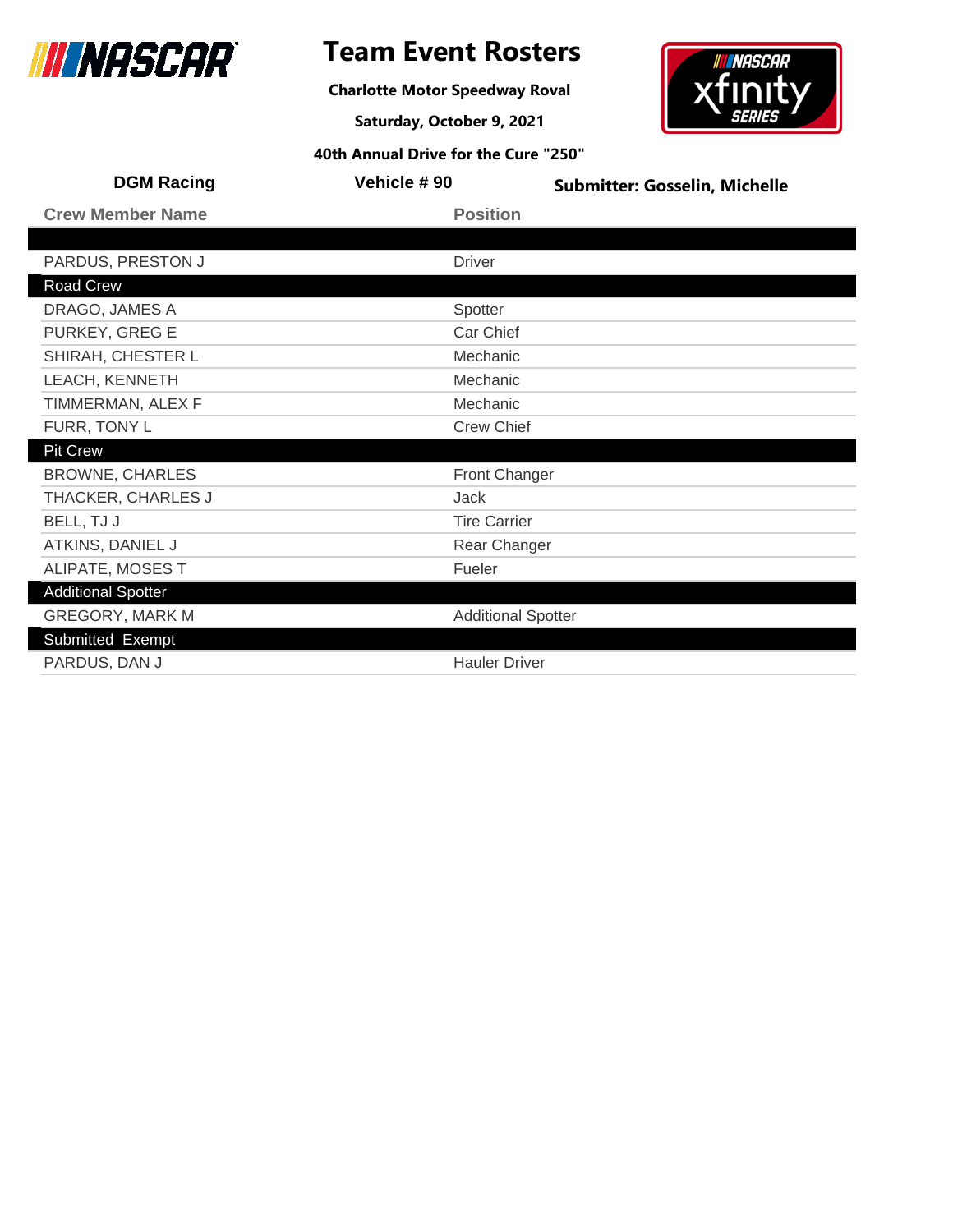

**Charlotte Motor Speedway Roval**

**Saturday, October 9, 2021**

## **INASCAR** xfır

| <b>DGM Racing</b>         | Vehicle #92            | <b>Submitter: Gosselin, Michelle</b> |  |
|---------------------------|------------------------|--------------------------------------|--|
| <b>Crew Member Name</b>   | <b>Position</b>        |                                      |  |
|                           |                        |                                      |  |
| WILLIAMS, JOSH L          | <b>Driver</b>          |                                      |  |
| Road Crew                 |                        |                                      |  |
| CARVER, BEN H             | Spotter                |                                      |  |
| FERRE, MIKE J             | Car Chief              |                                      |  |
| HAZELBAKER, STEVEN P      | <b>Tire Technician</b> |                                      |  |
| JOHNSON, CHAD E           | Mechanic               |                                      |  |
| <b>CRANDALL, JEREMY W</b> | Mechanic               |                                      |  |
| KENNEDY, NATHAN E         | <b>Crew Chief</b>      |                                      |  |
| <b>Pit Crew</b>           |                        |                                      |  |
| DIEBOLD, ROGER E          | <b>Front Changer</b>   |                                      |  |
| KING, COREY D             | Jack                   |                                      |  |
| HOLDEN, ERNEST F          | <b>Tire Carrier</b>    |                                      |  |
| MARTINEZ JR, PEDRO        | Rear Changer           |                                      |  |
| VINESETT, DAVE            | Fueler                 |                                      |  |
| <b>Additional Spotter</b> |                        |                                      |  |
| SORENSON, REED R          |                        | <b>Additional Spotter</b>            |  |
| Submitted Exempt          |                        |                                      |  |
| MCCOIGE, MIKE D           | <b>Hauler Driver</b>   |                                      |  |
| EDWARDS, RICHARD D        | <b>Hauler Driver</b>   |                                      |  |